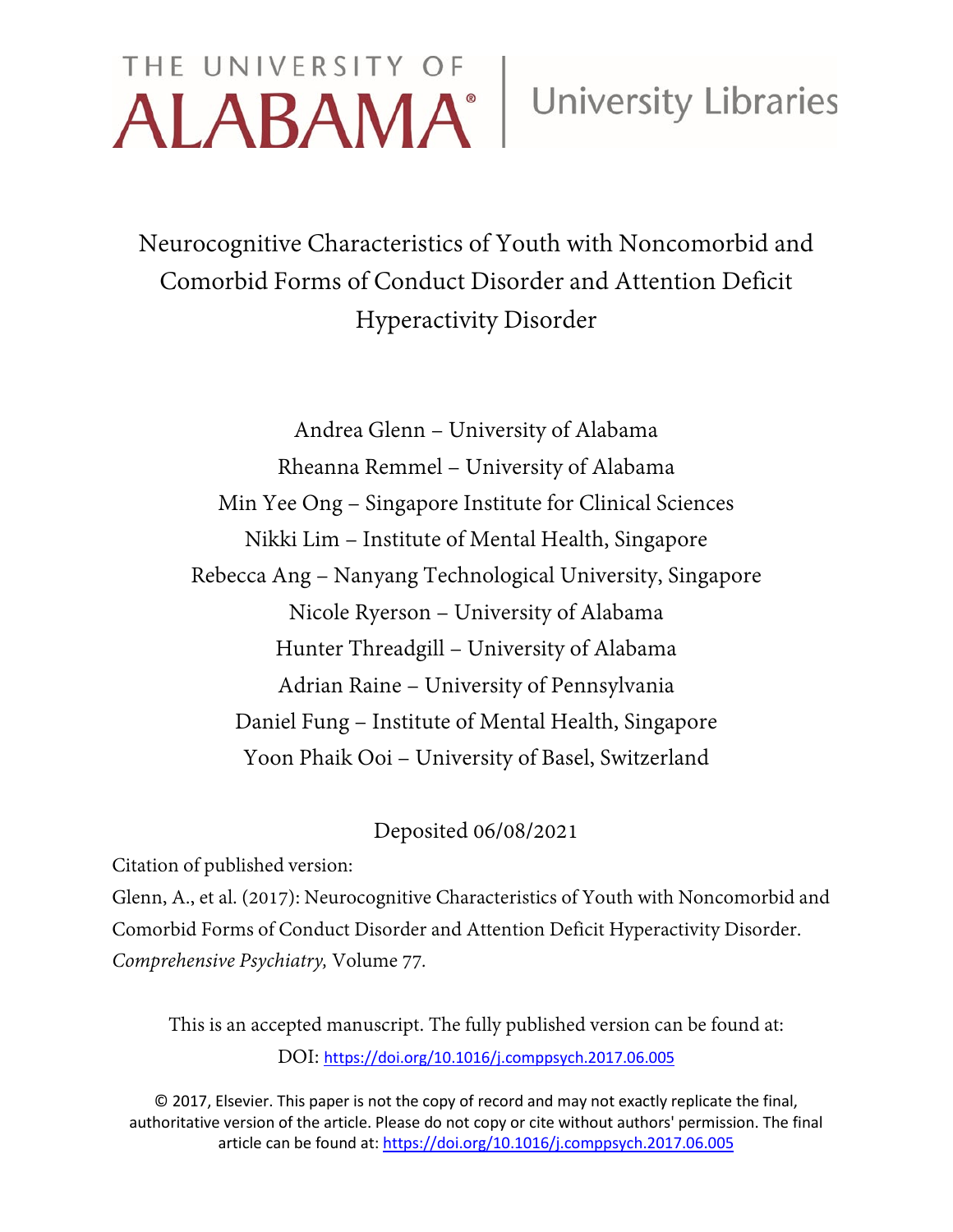# **Manuscript Details**

| <b>Manuscript number</b> | <b>COMPRPSYCHIATRY 2017 53</b>                                                                                                                         |
|--------------------------|--------------------------------------------------------------------------------------------------------------------------------------------------------|
| <b>Title</b>             | <b>Neurocognitive Characteristics of Youth with Noncomorbid and Comorbid</b><br>Forms of Conduct Disorder and Attention Deficit Hyperactivity Disorder |
| <b>Article type</b>      | <b>Research Paper</b>                                                                                                                                  |

#### **Abstract**

*Objective: Studies investigating neurocognitive deficits in youth with Conduct Disorder (CD) and attention deficit hyperactivity disorder (ADHD) are often confounded by the high rates of comorbidity between the two. Method: Neurocognitive functioning was examined in three diagnostic groups (ADHD only, CD only, comorbid* ADHD and CD) matched by age, sex, IQ, and medication status (n = 28-32 per group). Results: No significant *differences emerged between the diagnostic groups on measures of risk-taking or response inhibition.* Children with CD performed better on a measure of spatial planning than those with comorbid ADHD and CD, *and dimensional analyses in the full sample (n = 265) revealed a small association between ADHD symptoms and poorer spatial planning. Conclusion: These results suggest that deficits in spatial planning may be more pronounced in individuals with ADHD, but that the neurocognitive functioning of youth with noncomorbid and comorbid CD and ADHD are largely similar.*

| <b>Corresponding Author</b> | Andrea Glenn                                                                                                                                          |
|-----------------------------|-------------------------------------------------------------------------------------------------------------------------------------------------------|
| <b>Order of Authors</b>     | Andrea Glenn, Rheanna Remmel, Min Yee Ong, Nikki Lim, Rebecca Ang,<br>Nicole Ryerson, Hunter Threadgill, Adrian Raine, Daniel Fung, Yoon Phaik<br>Ooi |
| <b>Suggested reviewers</b>  | Yu Gao, Eva Kimonis, Hedwig Eisenbarth, Jill Portnoy, Inti Brazil, Frances<br>Chen                                                                    |

### **Submission Files Included in this PDF**

**File Name [File Type]**

*Glenn\_coverletter\_ComprehensivePsychiatry.docx [Cover Letter]*

*Glenn\_manuscript1-27.docx [Manuscript]*

*Supplemental Dimensional Analyses Table.docx [Supporting File]*

*Glenn\_titlepage.docx [Title Page (with Author Details)]*

To view all the submission files, including those not included in the PDF, click on the manuscript title on your *EVISE Homepage, then click 'Download zip file'.*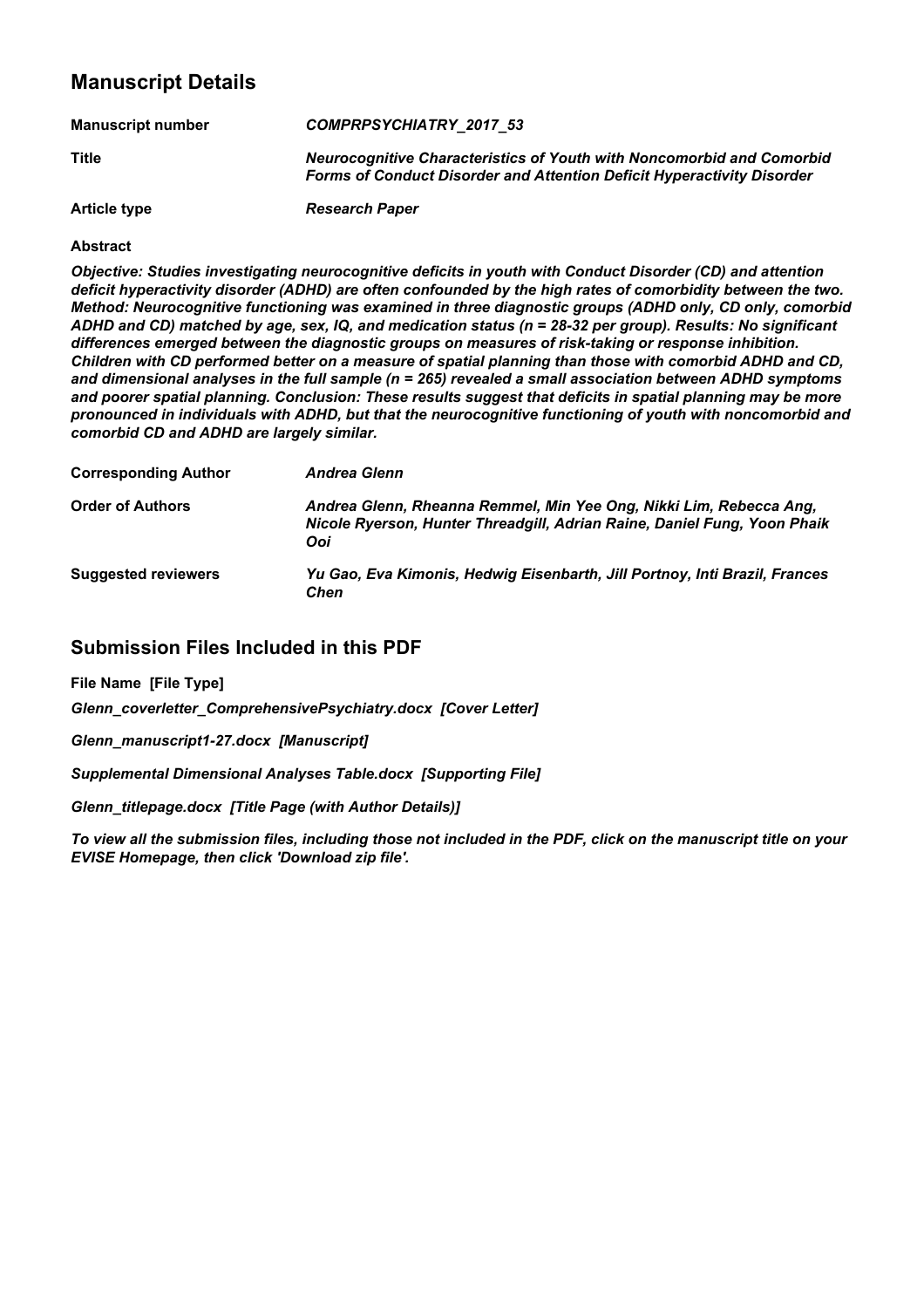January 27, 2017

#### Dear Dr. Markowitz,

We would like to submit the attached manuscript entitled, "Neurocognitive Characteristics of Youth with Noncomorbid and Comorbid Forms of Conduct Disorder and Attention Deficit Hyperactivity Disorder" for consideration for publication in *Comprehensive Psychiatry*. In this study, we examine the similarities and differences between youth with ADHD only, Conduct Disorder only, and those comorbid for these disorders on three different aspects of neurocognitive functioning – spatial planning, risk-taking, and response inhibition. We found no significant differences between the diagnostic groups on risk-taking or response inhibition. Youth in the comorbid group performed worse on spatial planning than those with Conduct Disorder only. In addition, we conducted dimensional analyses of symptom severity and found that ADHD symptoms were associated with poorer spatial planning abilities, though effects were small. These results suggest that although deficits in spatial planning may be more pronounced in individuals with ADHD, the neurocognitive functioning of youth with noncomorbid and comorbid CD and ADHD are largely similar. These results support the idea that common neurocognitive mechanisms may underlie the development of CD and ADHD and may raise questions about whether these diagnoses should be categorized in separate chapters in DSM-5.

The manuscript, in whole or substantial part, has not been previously published elsewhere, and is not currently being considered by other journals, nor will it be while it is under consideration of *Comprehensive Psychiatry*. There are no papers related to the work presented in this manuscript that have been published or are under consideration elsewhere.

Sincerely,

Andrea L. Glenn, Rheanna J. Remmel, Min Yee Ong, Nikki SJ Lim, Rebecca P. Ang, Nicole Ryerson, Hunter Threadgill, Adrian Raine, Daniel Fung, and Yoon Phaik Ooi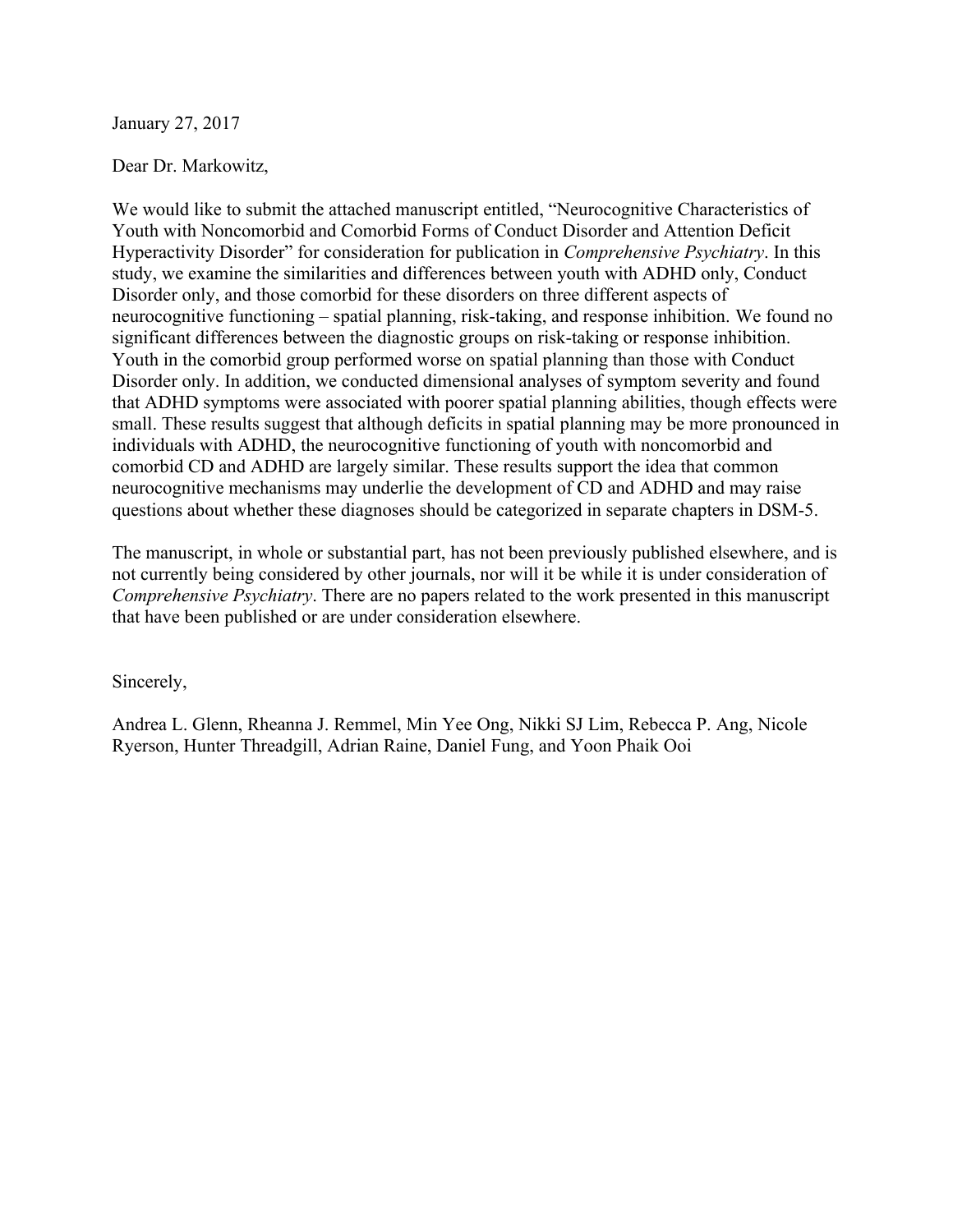Neurocognitive Characteristics of Youth with Noncomorbid and Comorbid Forms of Conduct Disorder and Attention Deficit Hyperactivity Disorder

Andrea L. Glenn<sup>a</sup>, Rheanna J. Remmel<sup>a</sup>, Min Yee Ong<sup>b</sup>, Nikki SJ Lim<sup>c</sup>, Rebecca P. Ang<sup>d</sup>, Nicole Ryerson<sup>e</sup>, A. Hunter Threadgill<sup>e</sup>, Adrian Raine<sup>f</sup>, Daniel Fung<sup>c</sup>, Yoon Phaik Ooi<sup>c,g</sup>

<sup>a</sup> Center for the Prevention of Youth Behavior Problems, Department of Psychology, University of Alabama, USA

<sup>b</sup>Singapore Institute for Clinical Sciences (A\*STAR), Singapore

<sup>c</sup>Department of Child and Adolescent Psychiatry, Institute of Mental Health, Singapore

<sup>d</sup> Psychological Studies, National Institute of Education, Nanyang Technological University,

Singapore

<sup>e</sup>Department of Psychology, University of Alabama, USA

<sup>f</sup>Department of Criminology, University of Pennsylvania, USA

<sup>g</sup>Clinical Psychology and Psychotherapy, Department of Psychology, University of Basel,

Switzerland

Address correspondence to:

Andrea Glenn

Department of Psychology, The University of Alabama

Box 870348, Tuscaloosa, AL 35487

Tel: 205-348-4340; Fax: 205-348-3526; Email: [alglenn1@ua.edu](mailto:alglenn1@ua.edu)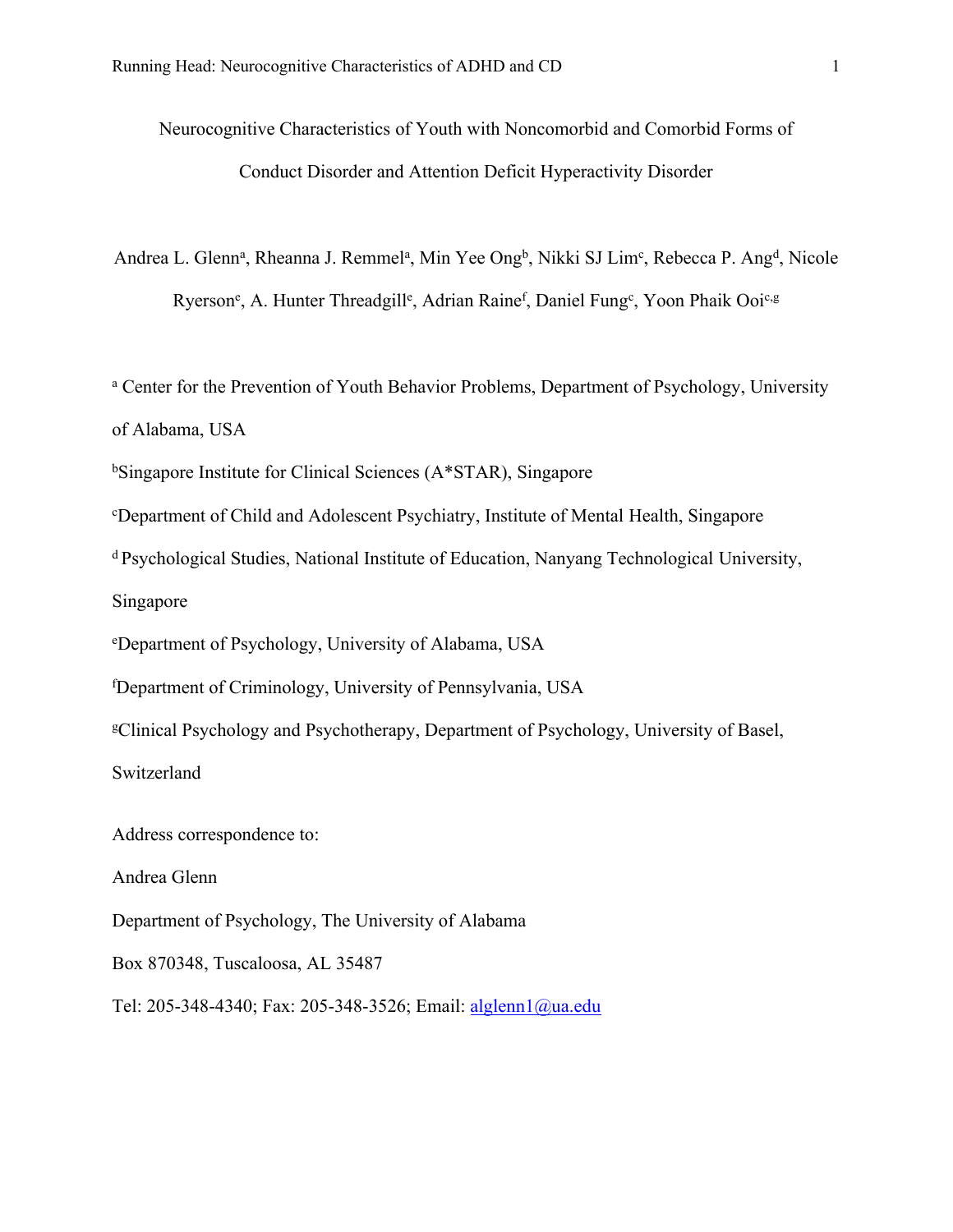#### Abstract

**Objective:** Studies investigating neurocognitive deficits in youth with Conduct Disorder (CD) and attention deficit hyperactivity disorder (ADHD) are often confounded by the high rates of comorbidity between the two. **Method:** Neurocognitive functioning was examined in three diagnostic groups (ADHD only, CD only, comorbid ADHD and CD) matched by age, sex, IQ, and medication status ( $n = 28-32$  per group). **Results:** No significant differences emerged between the diagnostic groups on measures of risktaking or response inhibition. Children with CD performed better on a measure of spatial planning than those with comorbid ADHD and CD, and dimensional analyses in the full sample  $(n = 265)$  revealed a small association between ADHD symptoms and poorer spatial planning. **Conclusion:** These results suggest that deficits in spatial planning may be more pronounced in individuals with ADHD, but that the neurocognitive functioning of youth with noncomorbid and comorbid CD and ADHD are largely similar.

*Keywords***:** neurocognitive, ADHD, conduct disorder, oppositional defiant disorder, spatial planning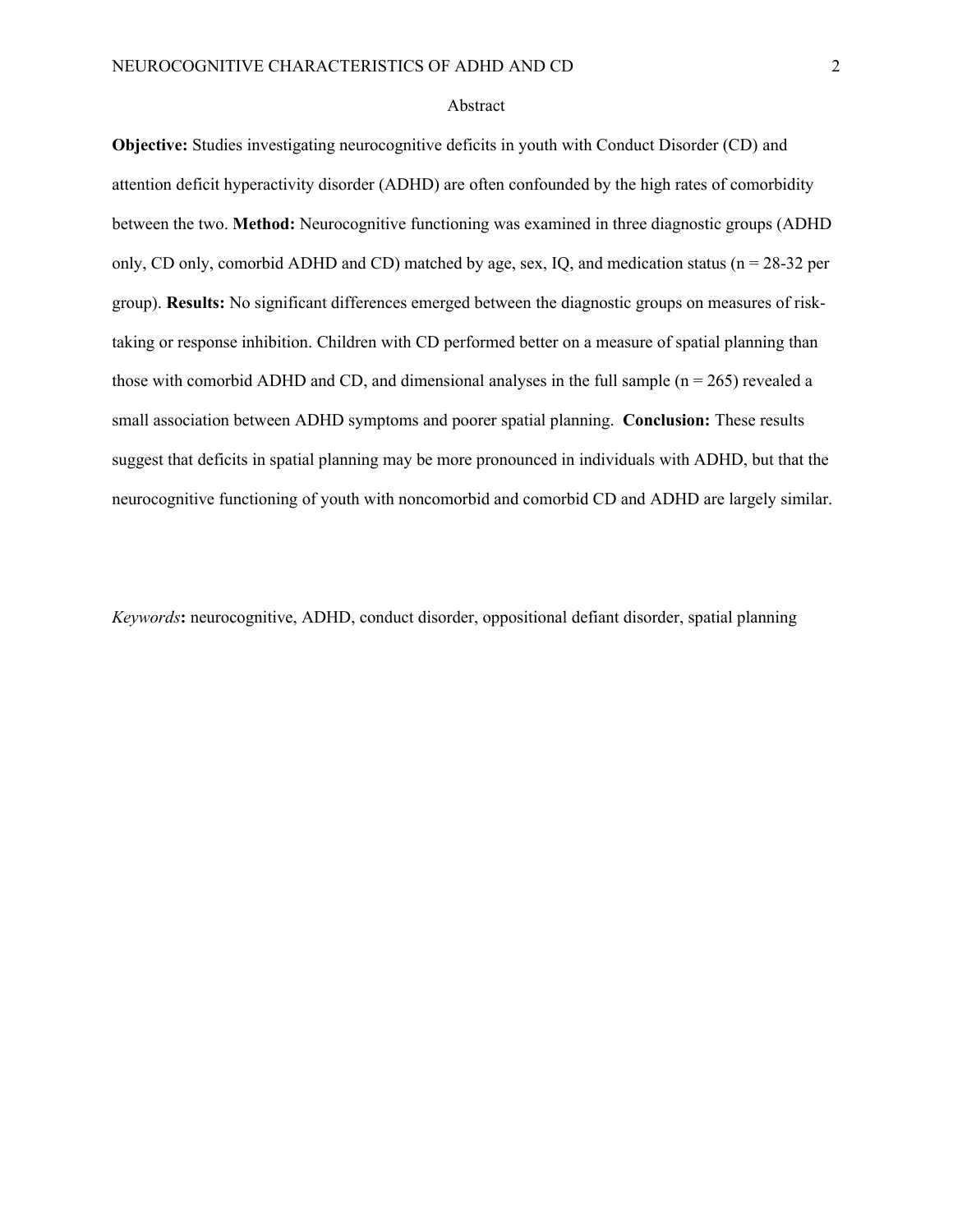#### **1. Introduction**

High rates of comorbidity between childhood conduct disorder (CD), oppositional defiant disorder (ODD), and attention deficit hyperactivity disorder (ADHD) suggest a shared etiology among these disorders (Burt, Krueger, McGue, & Iacono, 2001; Thapar, Harrington, & McGuffin, 2001). There has been recent interest in examining underlying mechanisms that may account for the high rates of comorbidity between these disorders. A number of studies have examined neurocognitive functioning in youth with these diagnoses, but studies of ODD and CD have often been confounded by ADHD comorbidity and vice versa (Hobson, Scott, & Rubia, 2011; Lilienfeld & Waldman, 1990; Matthys, Vanderschuren, & Schutter, 2013). It remains unclear whether youth with noncomorbid forms of ODD/CD have the same neurocognitive deficits as those with ADHD only, and how deficits may differ in youth comorbid for these disorders.

Interestingly, although ADHD and ODD/CD were previously included in the same chapter of DSM-IV (APA, 1994), which included all diagnoses usually first made in infancy, childhood, or adolescence, in the update to the DSM (DSM-5; APA, 2013), ADHD was placed in the neurodevelopmental group of disorders, whereas ODD and CD were placed in the chapter on disruptive, impulse-control and conduct disorders. The categorization of ADHD as a neurodevelopmental disorder was made "to reflect brain developmental correlates with ADHD" (APA, 2013). Although this implies that there are neurocognitive factors specific to ADHD that are not found in ODD/CD, it is unclear from current research whether this is the case. Improving our understanding of the similarities and differences between ADHD and ODD/CD at the neurocognitive level may aid in determining whether the brain developmental correlates are significantly different enough to warrant classification into distinct categories in future iterations of the DSM.

It has been hypothesized that ODD/CD may be associated with greater impairments in the domains of motivational control and risk-taking, whereas ADHD may be associated with deficits in executive functions such as planning, set-shifting, and behavioral inhibition (Rubia, 2011), but this hypothesis has not been directly tested. Furthermore, it is unclear how these deficits may manifest in youth with comorbid ODD/CD and ADHD. On one hand, having both disorders may serve as a "double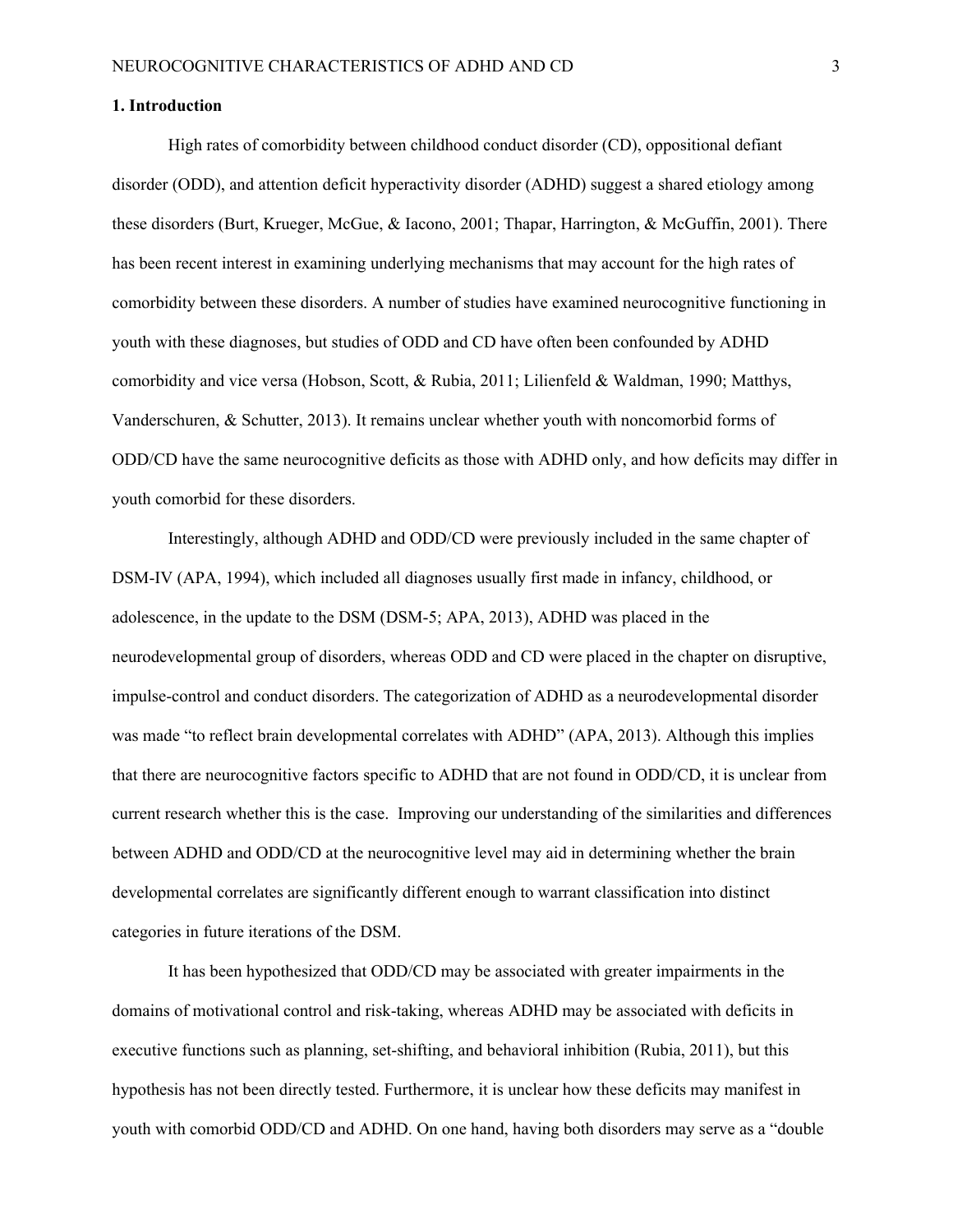hit," resulting in more severe or widespread deficits (Matthys, van Goozen, de Vries, Cohen-Kettenis, & van Engeland, 1998). On the other hand, some studies have shown that comorbid youth perform better on some neurocognitive tasks than individuals with ADHD only (Oosterlaan, Scheres, & Sergeant, 2005; Schachar, Mota, Logan, Tannock, & Klim, 2000).

Four prior studies have compared neurocognitive functioning in all three diagnostic groups: ADHD-only, ODD/CD-only, and ADHD+ODD/CD (Humphreys & Lee, 2011; Oosterlaan et al., 2005; Schachar et al., 2000; Schoemaker et al., 2012). These studies each assessed different aspects of neurocognitive functioning (Humphreys & Lee, 2011: risk-taking; Oosterlaan et al., 2005: verbal fluency, working memory, and planning; Schachar et al., 2000: inhibitory control; Schoemaker et al., 2012: inhibition, working memory). However, these aspects of neurocognitive functioning have not been examined in a single study. The purpose of the present study was to examine neurocognitive functioning in these three diagnostic groups. We focused on the domains of planning, inhibition, and risk-taking in order to capture deficits that have been hypothesized to be specific to each disorder (Rubia, 2011). 1.1.Risk taking

Increased risk-taking is commonly described as a feature of both ODD/CD and ADHD, yet findings on tasks assessing risk-taking in these groups are inconsistent. Groen et al. (2013) reviewed fourteen studies that examined performance on gambling tasks, which are a common way of assessing risk-taking, in youth with ADHD. They found that only half of the studies demonstrated evidence that youth with ADHD take more risks on these tasks compared to normal controls. Two of these studies examined comorbid ODD/CD and both demonstrated that comorbidity increases risky behavior. Matthys et al. (1998) found that risk taking on the Door Opening Task (Daugherty & Quay, 1991) was elevated in boys with CD only compared to normal controls, and even further elevated in boys with comorbid CD and ADHD, but the study did not examine boys with ADHD only. Humpreys and Lee (2011) assessed risk taking in all three diagnostic groups using the Balloon Analog Risk Task. They found that youth with comorbid ADHD+ODD took the most risk, followed by the ODD group, ADHD group, and control group, respectively. This study suggests that ODD may be more associated with risk-taking than ADHD.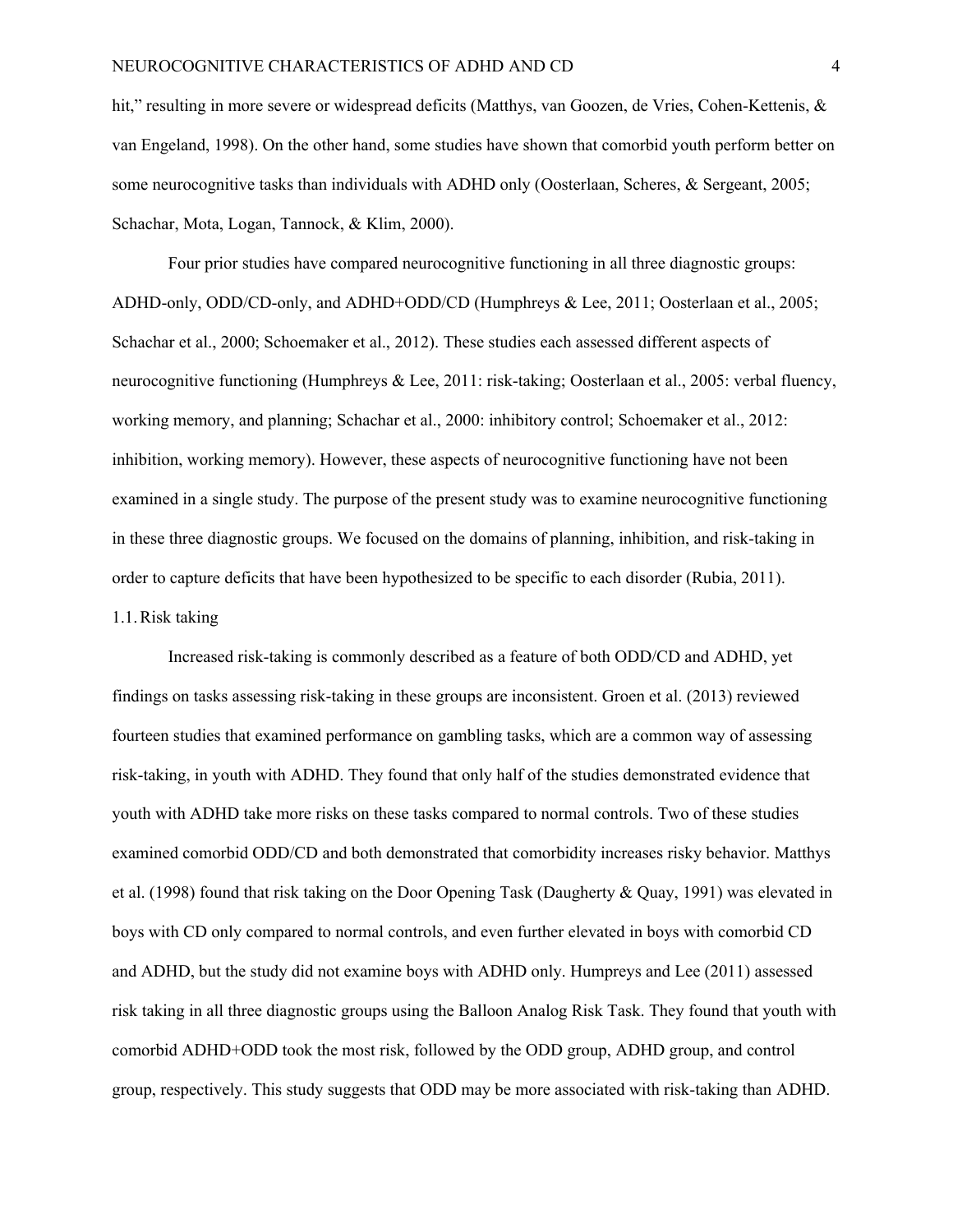On the Iowa Gambling Task, Hobson et al. (2011) found that youth with ODD/CD-only and youth with  $ADHD \pm ODD/CD$  sampled more from the risky decks than controls. However, dimensional analyses showed that ODD/CD symptoms, but not ADHD symptoms, were related to increased risky decision-making. This further suggests that risk taking may be more associated with ODD/CD. Other studies suggest that the relationship between risk-taking and ADHD may be more nuanced. Kroyzer, Gross-Tsur, & Pollak (2014) found that on a modified version of the Cambridge Gambling Task (CGT), adolescents with ADHD chose unfavorable outcomes more frequently than typically developing controls, but also made smaller bets (i.e., risked less). Further, they did not show deficits in decision speed or risk adjustment, meaning they decreased the amount bet as they chose less likely outcomes. Overall, the ADHD group did perform more poorly on the task than the control group, but this was not due to impulsivity or insensitivity to the concept of probability. However, it should be noted that 41% of the ADHD group also had ODD or CD, although the authors state that the presence of behavior disorders had no significant effect on any of the dependent measures of the CGT. In sum, it is unclear the degree to which risk-taking may differ in youth with noncomorbid versus comorbid forms of ODD/CD and ADHD. 1.2. Response inhibition

Deficits in inhibition have been described as features of both ADHD and CD. Inhibition has been described as a primary deficit in ADHD, and is also described as a feature of ODD and CD. One of the most widely used tasks to assess response inhibition is the Stop Signal Task (SST), which is used in the present study. The SST measures the ability to cancel an ongoing speeded motor response. An early metaanalysis found that deficits in response inhibition as measured by the SST were present in youth with ADHD and also in youth with disruptive behavior disorders without comorbid ADHD (Oosterlaan, Logan, & Sergeant, 1998). However, studies conducted since then have suggested that deficits in response inhibition may be specific to ADHD. Schachar et al. (2000) directly compared youth diagnosed with ADHD only, CD only, or comorbid ADHD/CD with normal control children on the stop signal task. They found that the ADHD-only group had significantly impaired performance on the task compared to the other three groups. Similarly, in a non-referred sample of school-aged boys, Avila et al. (2004) found performance on the SST and other measures of inhibitory control to correlate with ADHD but not ODD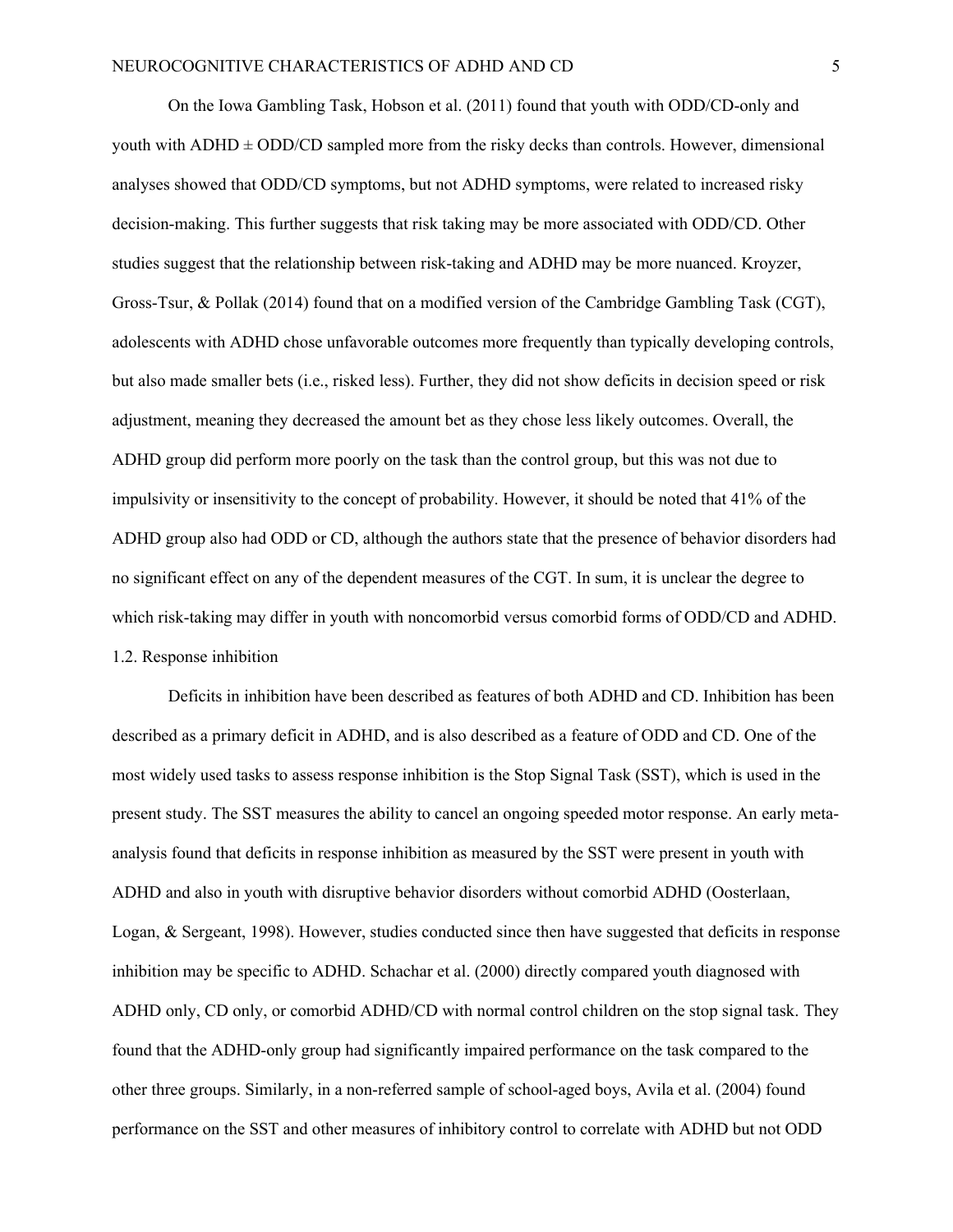symptoms. A more recent meta-analysis of studies using SST found that across over 9,000 study participants, participants who had ADHD demonstrated medium deficits on stop signal reaction time, but participants who had ODD/CD without comorbid ADHD showed only small deficits in reaction time (Lipszyc & Schachar, 2010). The deficits of the comorbid group were in between the two. The authors speculate that ODD/CD may phenotypically resemble ADHD, but that these individuals may not have the cognitive deficits that are associated with ADHD.

However, other studies have identified deficits on the SST in youth with ODD/CD without ADHD. Hobson et al. (2011) examined youth with only ODD/CD and youth with ADHD with or without ODD/CD (combined into one group) compared to normal controls. They found that both diagnostic groups demonstrated deficits in performance on the SST compared to controls. Dimensional analyses revealed that ODD/CD symptoms were related to slower inhibitory processes on the SST independently of ADHD. Similarly, in a community sample of adolescents with conduct problems, Herba et al. (2006) found deficits in performance on the SST. These differences in performance were observed when individuals with comorbid hyperactivity were excluded from analyses, suggesting that the deficits are not attributable to comorbid ADHD. Finally, Schoemaker et al. (2012) found deficits in inhibition in preschoolers with ODD/CD, but differences were carried mostly by a task in which tangible rewards were used, and deficits were not as pronounced as in the group with comorbid ADHD and ODD/CD. In contrast to these findings, a recent study found deficits on the SST in adolescents with comorbid ADHD + ODD, but no deficits in adolescents with ADHD only (Noordermeer et al., 2015). Thus, findings regarding the specificity of response inhibition deficits to either ADHD or ODD/CD are mixed. 1.3. Spatial planning

Spatial planning is an executive function that is thought to rely heavily on frontal lobe functioning (Baker et al., 1996; Cazalis et al., 2003). Deficits in spatial planning have been associated with greater severity of ADHD symptoms (Chiang, Huang, Gau, & Shang, 2013). Poorer spatial planning abilities in youth with ADHD have been associated with more negative peer relationships (Chiang & Gau, 2014) and have been found to mediate the relationship between ADHD and social problems (Tseng  $\&$ Gau, 2013). Several studies have explored spatial planning in youth with ODD/CD and ADHD but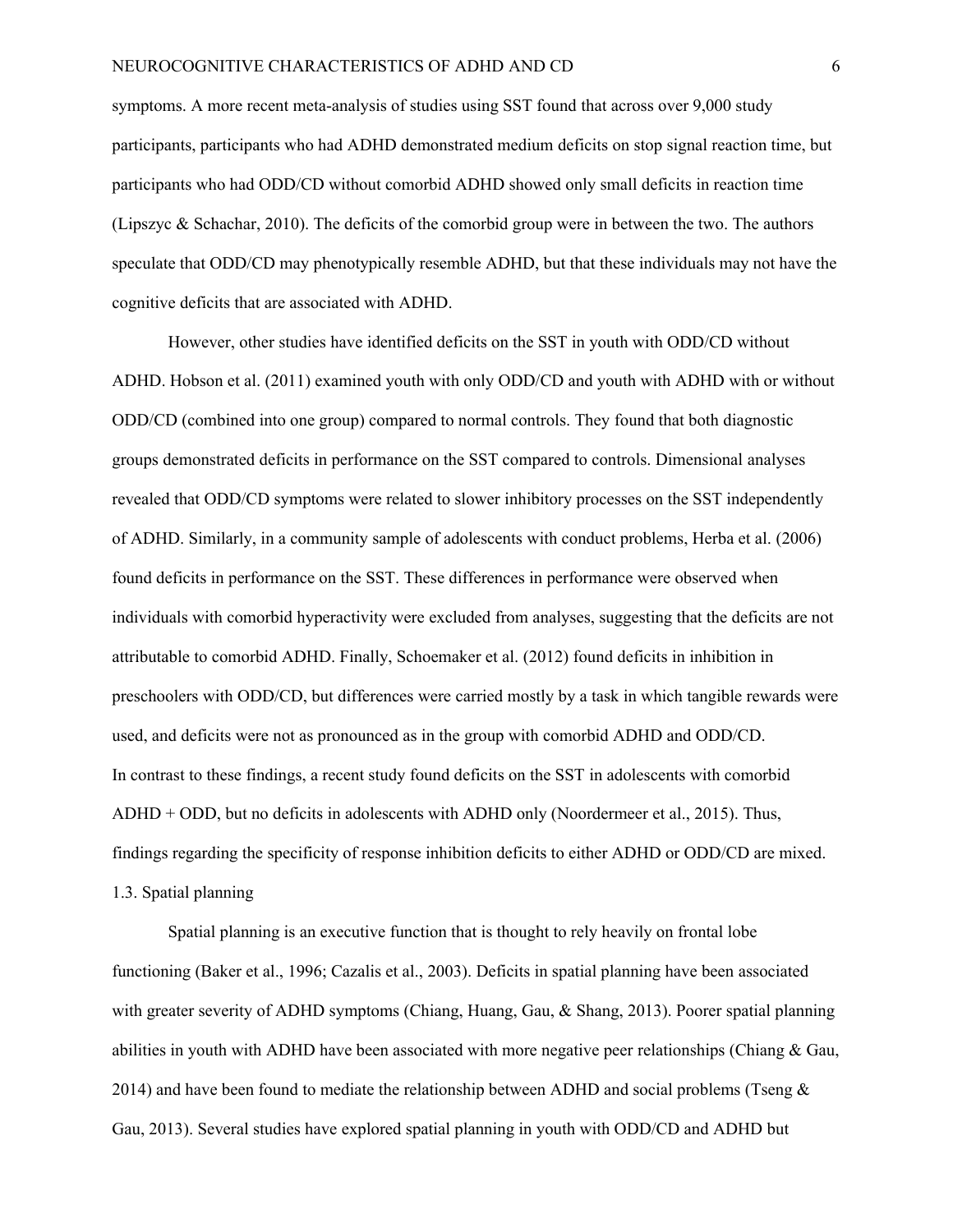findings are mixed. Dolan & Lennox (2013) found that on a measure of spatial planning (Stockings of Cambridge; Sahakian & Owen, 1992), youth with comorbid CD+ADHD and youth with CD only performed significantly worse on the measure than healthy controls, but deficits were more pronounced in the comorbid group. They suggest that deficits in planning ability may be limited to youth with ADHD. However, the study did not include a group of participants diagnosed with ADHD only, so they were not able to test this hypothesis directly. Using the same task, Gau and Shang (2010) found that youth with ADHD solved fewer problems in the minimum number of moves and took less time to think before making a move. However, 56% of the sample had comorbid ODD and 19% of the sample had comorbid CD, so it is unclear whether these deficits are attributable to ODD/CD. Barnett, Maruff, and Vance (2009) found that youth with ADHD only and comorbid ADHD +ODD/CD, performed worse than controls on the Tower of London task, another measure of spatial planning. The study did not include a group with ODD/CD only. Similarly, Oosterlaan, Scheres, and Sergeant (2005) found that ADHD was associated with deficits in planning independently of ODD/CD. They suggest that the presence of ADHD accounts for the planning deficits in children with comorbid ADHD and ODD/CD. In comparisons of diagnostic groups, they found that youth with ADHD only performed worse than children with ODD/CD or comorbid ODD/CD and ADHD on the Tower of London task. Neither of the latter groups differed significantly from controls. This is potentially consistent with the study by Dolan & Lennox (2013) which found that those with CD only performed similarly to controls on some aspects of the spatial planning task, whereas those comorbid for ADHD and CD performed worse. Together these studies suggest that deficits in spatial planning may be specific to the diagnosis of ADHD. However, only the study by Oosterlaan, Scheres, and Sergeant (2005) has compared all three diagnostic groups, and sample sizes for each group ranged from 18-22 participants. In the present study, we examine spatial planning abilities in the three diagnostic groups in a larger sample.

#### 1.4. The current study

One challenge in conducting research on these diagnostic groups is that the diagnosis of ODD/CD without comorbid ADHD is much less common than comorbid diagnoses. In the present study, we recruited a larger sample of clinically referred youth in order to be able to conduct comparisons in youth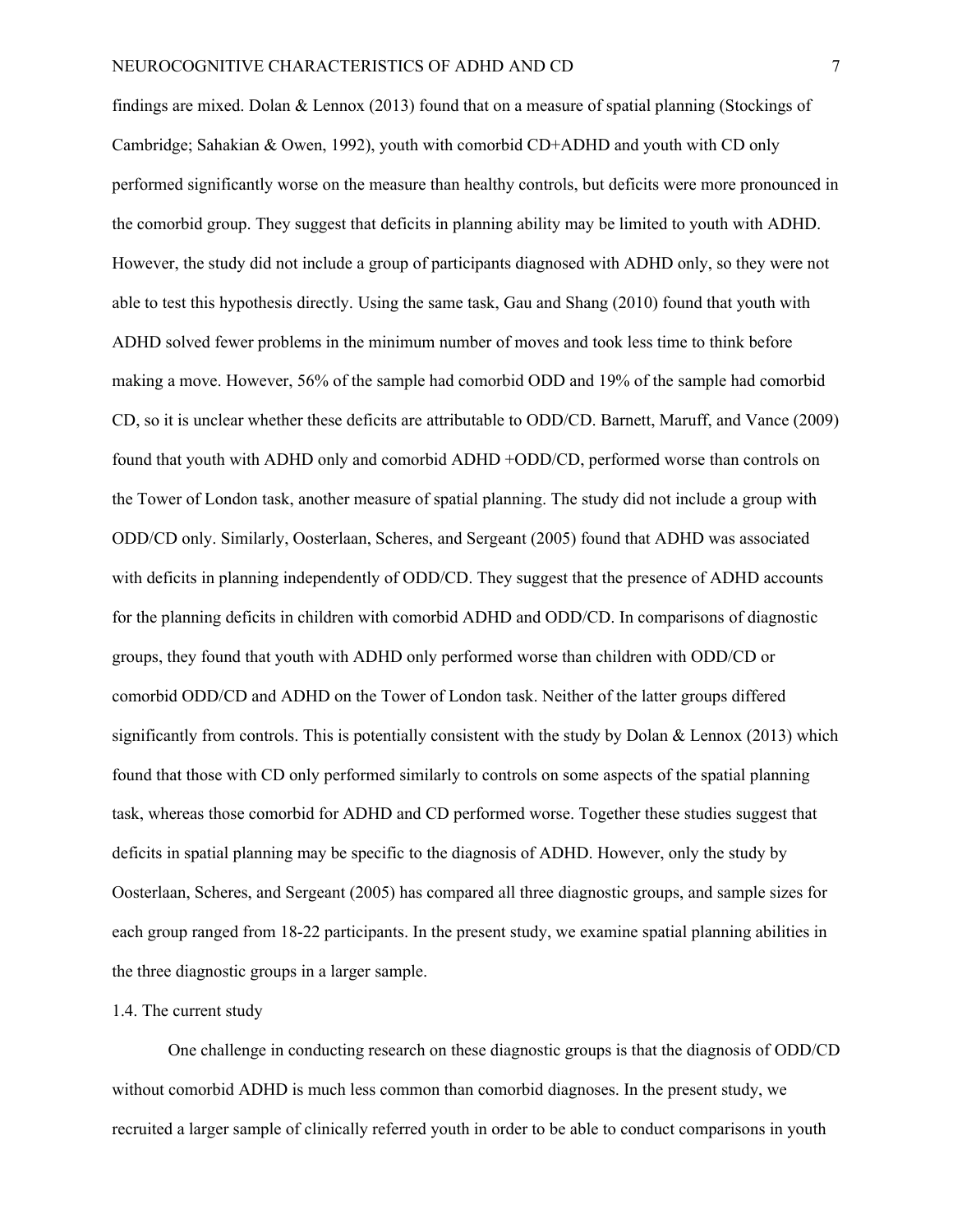with ODD/CD only. Although the final sample of this diagnostic group is modest  $(n=33)$ , it is larger than in most of the studies reviewed above. In order to provide appropriate control for potentially confounding variables, we created three matched diagnostic groups that were equivalent on age, gender, IQ, and medication status. Based on the literature reviewed above, we hypothesized that (1) deficits in spatial planning would be greater in youth with ADHD or combined ADHD+ODD/CD than in youth with ODD/CD alone, (2) deficits in response inhibition would be greatest in youth with ADHD and that the comorbid group would more closely resemble the ODD/CD group, (3) risk taking would be most impaired in the comorbid group, followed by the group with ODD/CD-only and then the ADHD-only group. In addition, we also conducted dimensional analyses to examine relationships between neurocognitive functioning and symptoms across the larger sample  $(n = 265)$ .

#### **2. Material and methods**

#### 2.1. Participants

Data analyzed for the present study were baseline scores derived from a randomized, placebocontrolled trial (RCT) of an intervention among children with ADHD and/or ODD/CD in Singapore. These children were included in the study if they fulfilled the following inclusion criteria: (a) 7–16 years old; (b) had a clinical diagnosis of ADHD or ODD/CD by the DSM-IV criteria (APA, 1994) as well as met the criteria of ADHD, ODD/CD or both based on the Diagnostic Interview Schedule for Children (C-DISC) (Schaffer, Fisher, Lucas, Dulcan, & Schwab-Stone, 2000); and (c) IQ of 70 and above. Those with serious brain pathology such as epilepsy were excluded. The RCT study was approved by both institutional and hospital group ethics review boards (DSRB A/08/410; CRC 240/2008). All participants and their parents provided informed consent. In this current study, participants included 275 youth (88% male, mean age  $= 10.61$ , SD  $= 1.908$ , range 7-16 years, 69.8% Chinese). Neurocognitive measures were conducted prior to the beginning of the intervention and therefore represent baseline measures. Ten participants were excluded because they were taking medication other than stimulants (e.g., antidepressant, anti-psychotic). Of the remaining sample, 60.3% were taking stimulant medication.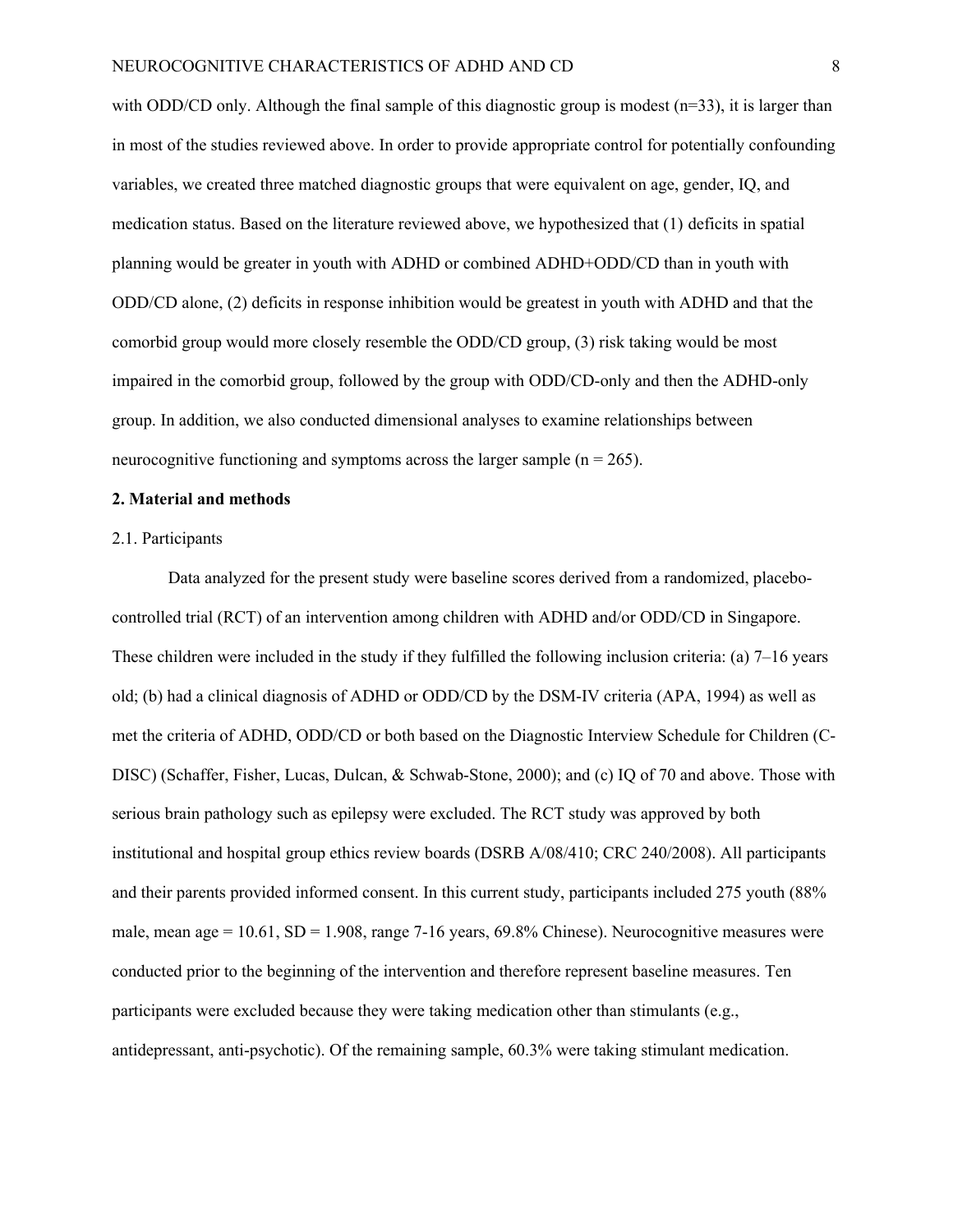Of the final sample, 99 participants were diagnosed with ADHD only, 33 participants were diagnosed with CD/ODD only, and 133 participants were diagnosed with comorbid ADHD and CD/ODD (Table 1).

2.2. Measures

2.2.1. Wechsler Intelligence Scale for Children – Fourth Edition

IQ was measured by the Wechsler Intelligence Scale for Children – Fourth Edition (WISC-IV; Wechsler, 2003). For the current study, full-scale IQ scores were calculated for each participant.

2.2.2. Child Behavior Checklist

Conduct and attention problems were measured using the Child Behavior Checklist (CBCL; Achenbach & Rescorla, 2001) which was completed by parents. The measure includes 118 items that assess the child's behavioral, emotional, and social problems over the past 6 months. Parents rated each item on a 3 point scale ( $0 = Not True$ ,  $1 = Somewhat$  or Sometimes True,  $2 = Very True$  or Often True). Items on the CBCL can be summed to provide eight 'narrow-band' syndromes (Anxious/Depressed,

Withdrawn/Depressed, Somatic Complaints, Social Problems, Thought Problems, Attention Problems, Rule-breaking Behavior, and Aggressive Behavior), two 'broad-band' syndromes (internalizing and externalizing problems), and a total problems scale. For dimensional analyses in the present study, we limited the number of tests performed by selecting the narrow-band Attention Problems syndrome and the broad-band Externalizing Problems syndrome as our primary outcome variables.

2.2.3. Conners' Parent Rating Scale-Revised: Short Form

The 27-item Conners' Parent Rating Scale-Revised: Short Form (CPRS-R:S; Conners, 1997) was used to assess the 12 criteria listed in the Diagnostic and Statistical Manual of Mental Disorders (DSM-IV; APA, 1994) for ADHD, and also behaviors related to oppositional defiant disorder. Parents rated how much each of the 27 symptoms has been a problem for his or her child during the last month using a 4-point rating scale ranging from 0 (not true at all) to 3 (very much true). Ratings are summed to yield three 6 item subscales: Oppositional, Cognitive Problems/Inattention, and Hyperactivity. The scale also produces a 12-item ADHD index which has been found to discriminate between youth diagnosed with ADHD and controls (Conners, 1997). To limit the number of tests performed for dimensional analyses, we selected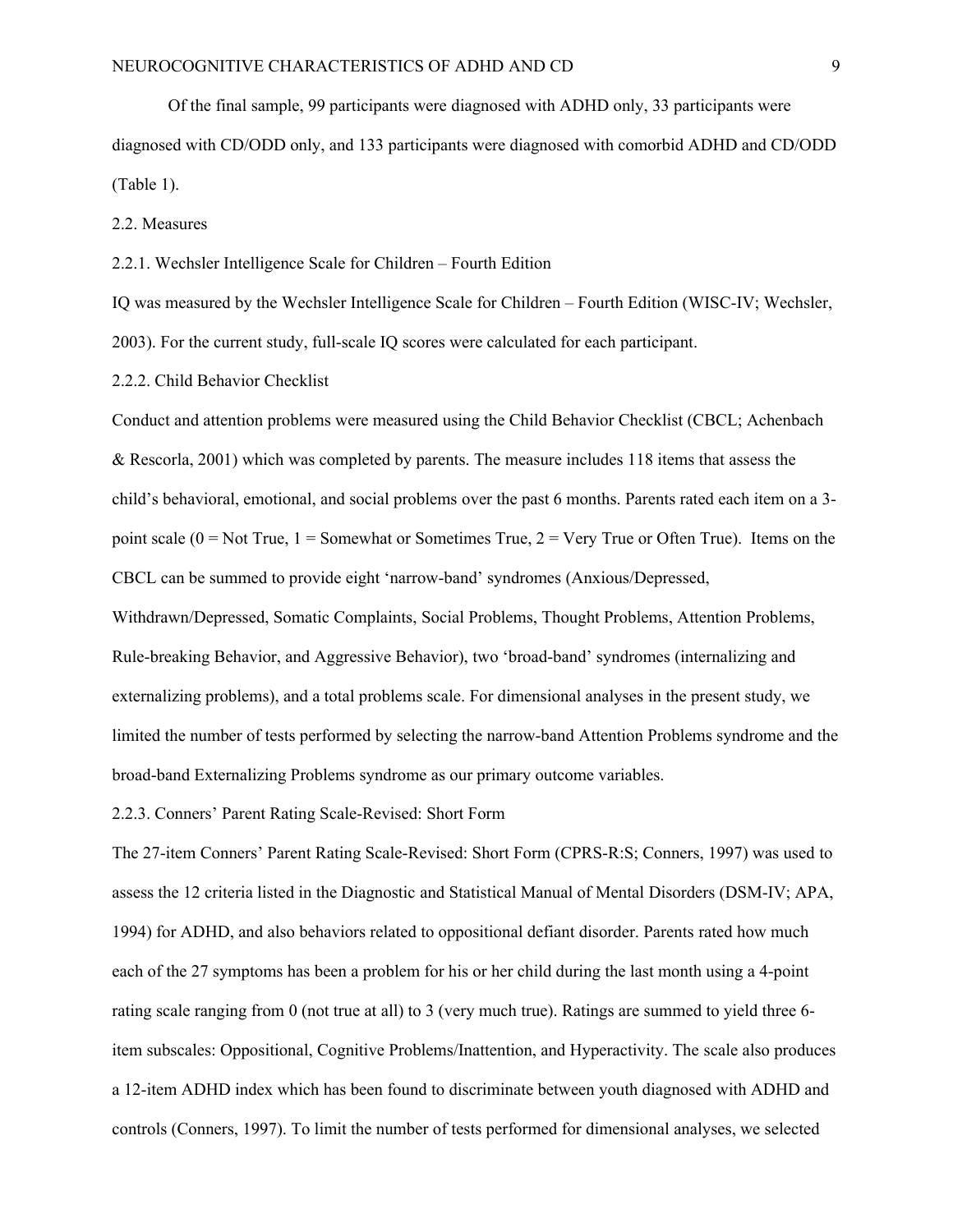the Oppositional subscale and the ADHD index as primary outcome variables. These scales have been found to be distinct in factor analyses and to have good reliability (Kumar & Steer, 2003).

2.2.4. Cambridge Gambling Task.

The Cambridge Gambling Task (CGT), drawn from the Cambridge Neuropsychological Test Automated Battery (CANTAB; Sahakian & Owen, 1992), assesses decision-making and risk-taking behavior outside of a learning context (e.g., probabilities are explicit). Unlike the Iowa Gambling Task, information retrieval over consecutive trials (i.e., distinguishing a "good" deck from a "bad" deck) is not necessary. On each trial, participants are presented with a row of ten boxes with a mix of red and blue boxes. The number of red or blue boxes differs on each trial (with ratios of 9:1, 8:2, 7:3 and 6:4). The participant must guess whether a token is hidden under a red or blue box. In the gambling stages, participants begin with a number of points and can select a proportion of those points to bet. The correct color choice is rewarded with the number of points bet, whereas the wrong color choice is penalized with the same number of points bet. Five point amounts are displayed in either rising or falling order, and so participants must wait until the amount they want to bet is displayed.

The CGT has a number of outcome variables. In this study, the commonly used outcome variables "risk-taking" and "overall proportion bet" were examined, though see Table S1 for analyses involving secondary outcome variables. Risk taking is the mean proportion of current points that the participant chose to bet on trials in which they chose the more likely outcome. Overall proportion bet is a measure of the average proportion of current points that the participant chose to bet on each trial. The duration of this task is 30 minutes.

#### 2.2.5. Stop Signal Task.

The Stop Signal Task (SST), drawn from the CANTAB (Sahakian & Owen, 1992), is a measure of response inhibition and impulse control. It measures the ability to cancel an ongoing speeded motor response. Participants are shown an encircled arrow, which points either to the left or to the right, at the center of the screen. Participants are told to press the left-hand button when a left facing arrow is shown, and the right-hand button when a right facing arrow is shown. After the first block of 16 trials, participants are instructed to continue responding in this manner, but to inhibit their response if they hear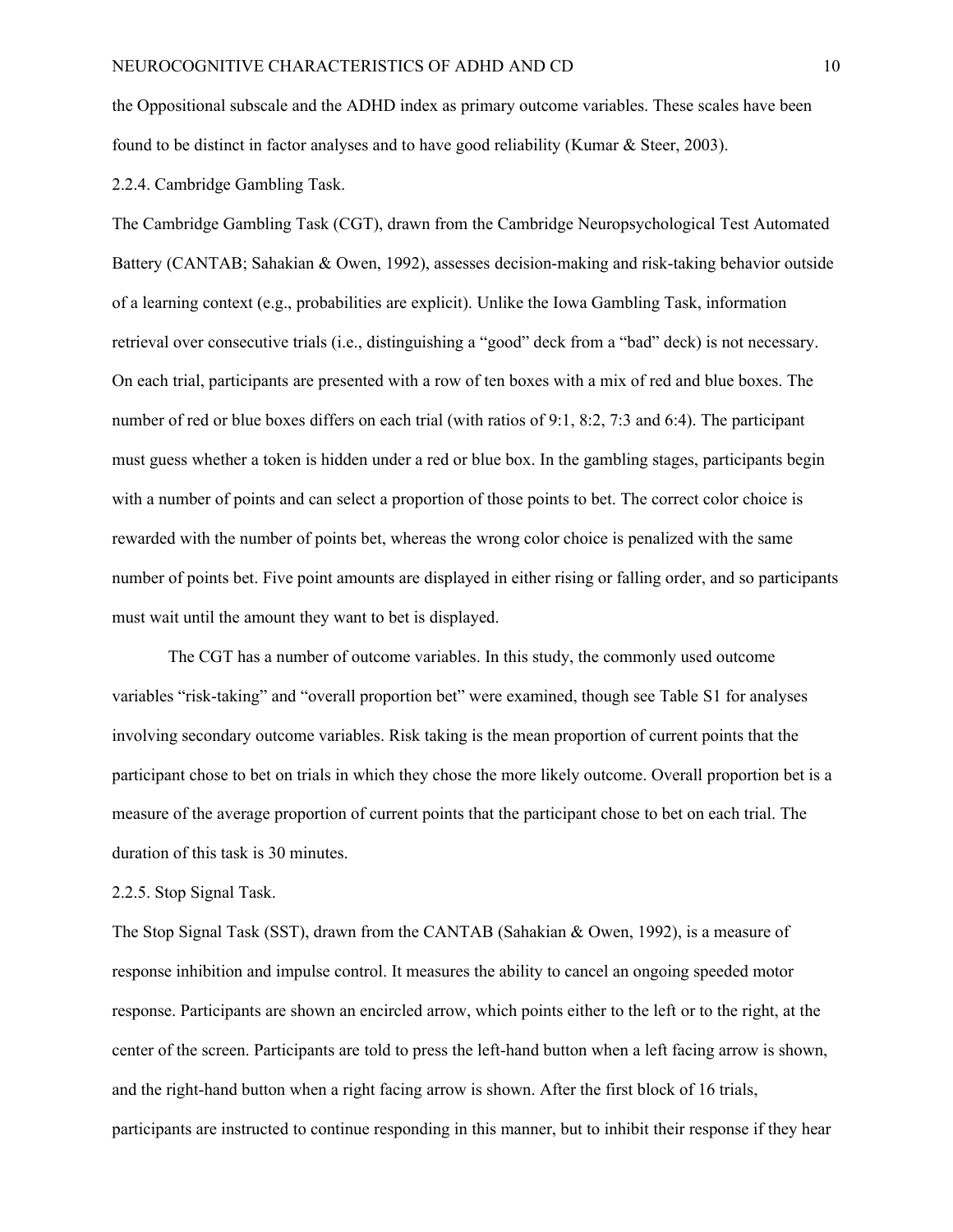a beep after the arrow is shown. Participants are to complete five blocks of 64 trials with 16 stop trials per block.

The SST also has a number of outcome variables. In this study, we analyzed data from two commonly assessed outcome variables – "proportion of successful stops" and "stop signal reaction time (SSRT)." Proportion of successful stops is the proportion of times the participant correctly stopped a response. SSRT is an estimate of the length of time between the go and stop stimuli at which the participant is able to inhibit their response on 50% of trials. The duration for this task is 20 minutes. 2.2.6. Stockings of Cambridge.

The Stockings of Cambridge (SOC), drawn from the CANTAB (Sahakian & Owen, 1992), is a measure of spatial planning. Participants are shown two displays, each containing three different colored balls. Participants must move the balls in the lower display to match the pattern shown in the upper display. Balls can only be moved one at a time. On some trials, participants are given a minimum number of moves they must make to answer correctly. There are four difficulty levels with different numbers of minimum moves and with different numbers of trials: two moves minimum, the easiest level, has two trials; three moves minimum has two trials; four moves minimum has four trials; and five moves minimum, the highest difficulty level, has four trials.

The SOC outcome variables include problems solved in minimum number of moves, initial thinking time, and subsequent thinking time. Problems solved in minimum number of moves is a count of problems that the participant is able to solve in the minimum required number of moves. Initial thinking time is the time between the problem being presented and the first move made. Mean subsequent thinking time is the time from after the first move is made to when the problem is solved, divided by the number of moves made.

#### 2.3. Procedure

Following referrals by an attending physician, a trained research assistant approached the families to provide explanation of the study and to obtain parental consent and child assent. Parents were asked to complete the C-DISC, CBCL, CPRS-R:S, and also to provide demographic information about their child. Measure of child's IQ was then assessed by the abbreviated version of the WISC-IV. Participants then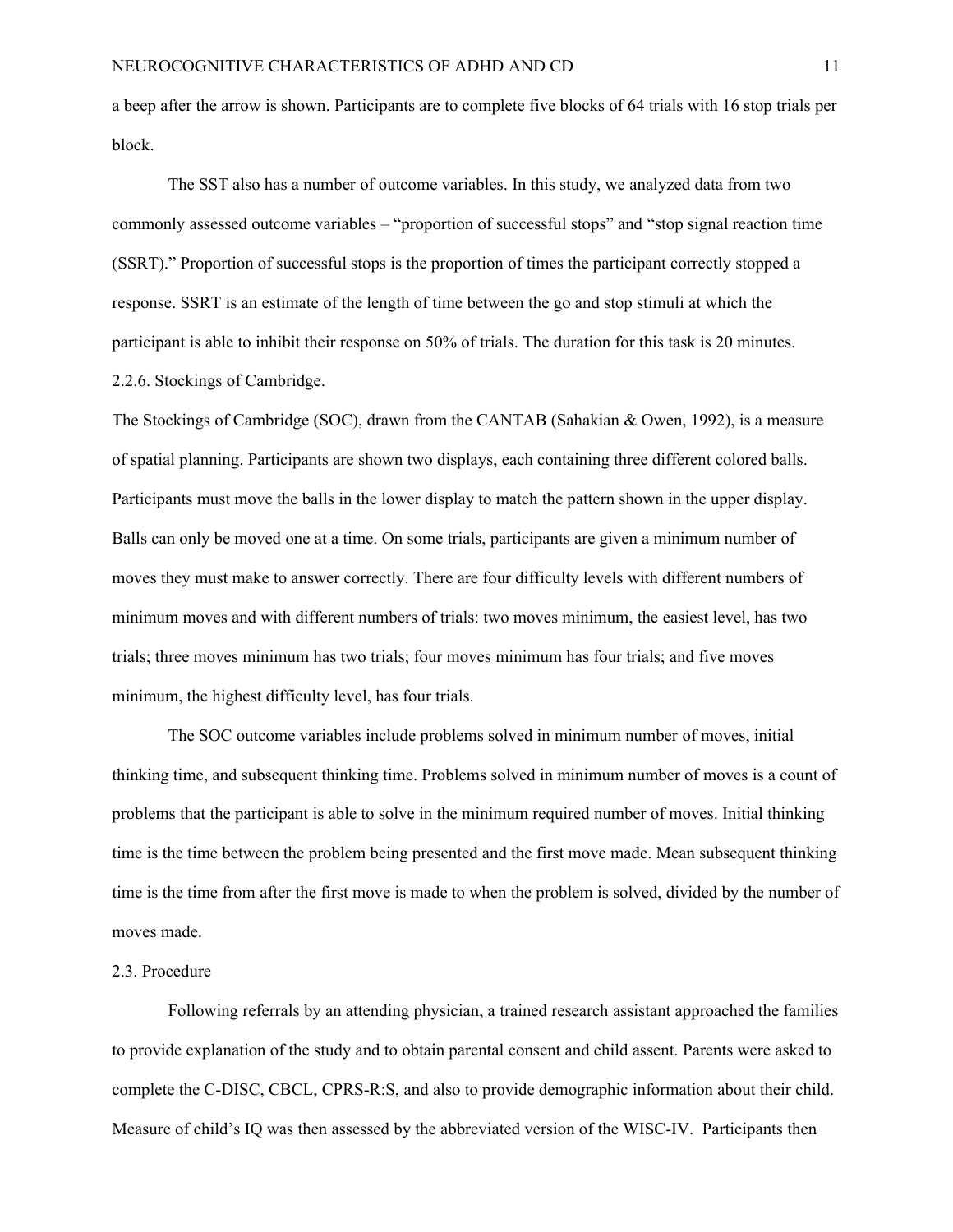completed the Cambridge Gambling Task, the Stop Signal Task, and the Stockings of Cambridge Task. Assessments were conducted on two different days. At the initial visit, participants completed the CGT. On a subsequent day they completed the SST and SOC. Task order was the same for each participant. 2.4. Data Processing

Demographic characteristics for the overall sample can be found in Table 1. Because of statistical issues related to including age and IQ as covariates in an ANCOVA due to their overlap with the cognitive processes of interest (Chapman, 2002), we decided that the best way to compare the diagnostic groups would be to create groups that were matched on these variables, as well as on gender and medication status. Matched groups were created for the three diagnostic categories (ADHD, ODD/CD, and comorbid) based on age, gender, IQ, whether or not the participant was taking a stimulant medication, and medication status at the time of testing.

#### [INSERT TABLE 1]

Matched groups were created using a multi-step process. First, 34 participants were missing IQ scores. In order to maintain the largest sample possible for creating matched groups, we investigated whether it was feasible to impute IQ scores (Tabachnick & Fidell, 2013). Results from the "MissMech" package used in R (Jamshidian, Jalal, & Jansen, 2014) revealed that the IQ data was missing at random (i.e., non-significant nonparametric test of homoscedasticity). Therefore, IQ scores were imputed using a regression-based method. We used participants with complete data within each diagnosis to regress age and gender (dummy-coded) on IQ. Then, age and gender were entered into the regression equation to obtain an estimated IQ score for participants missing IQ data.

Next, medication at the time of testing was taken into consideration for creating the matched groups. Because the neurocognitive tests took place across two different days, some participants reported having taken their medication on one day, but not the other. Therefore, two samples from the overall dataset were created in order to control the variation in medication status at time of testing across the battery of tests.<sup>1</sup> Specifically, a matched group was created for the completion of the Cambridge

<sup>&</sup>lt;sup>1</sup> It is important to note that these matched groups came from the same dataset. Because there were variations in whether an individual participant reported taking their medication on the day of testing, it was important to create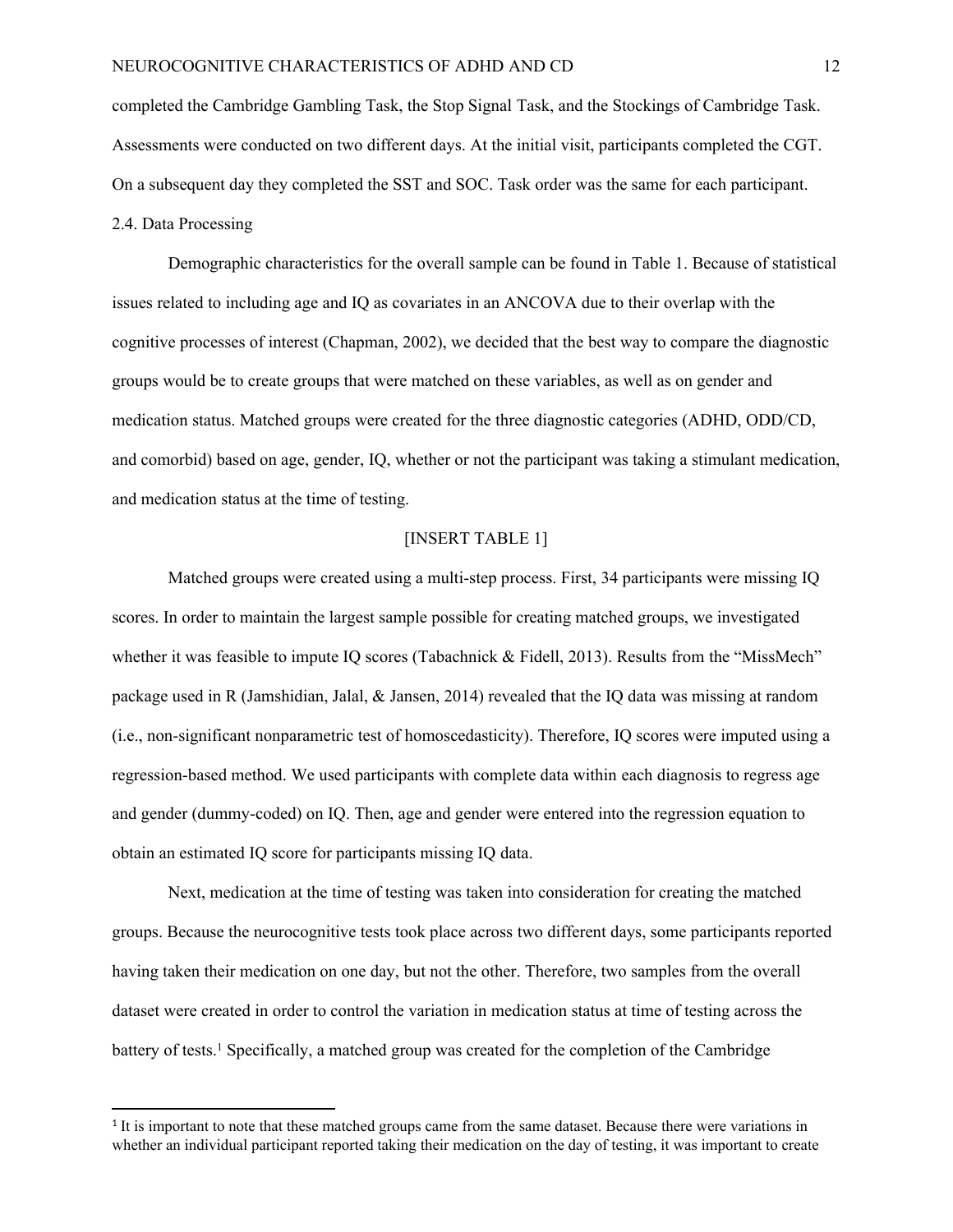Gambling Task (completed during session 1) and another matched group was created for the completion of the Stop Signal and Stockings of Cambridge tasks (completed during session 2).

Finally, we created matched groups by using propensity score matching via the "MatchIt" package (Ho, Imai, King, & Stuart, 2007) in R. First, we used automated matching to match on the variables age, gender, IQ, whether or not the participant was taking a stimulant medication, and medication status at time of testing. We then reviewed the resulting matched groups, hand-correcting incomplete matches. This was done for both samples, resulting in 28 participants in each diagnostic category at the first testing session (CGT) and 32 participants in each diagnostic category at the second testing session two (SST and SOC).<sup>2</sup> Across both sets of matched groups, there was no difference in age, gender, IQ, medication type, or medication status at time of testing (see Tables 2 and 3 for testing differences in demographics for matched groups).

#### [INSERT TABLES 2 AND 3]

#### 2.5. Data Analysis Plan

First, because the current study did not include a control group, we wanted test whether the behavior problems reported in the current sample were, in fact, significantly greater than those of nonreferred youth in order to show that the individuals in these diagnostic groups are significantly different from would-be controls. Table 1 shows the means and standard deviations for the CBCL subscales from a sample of non-referred youth from Singapore (Ang et al. 2012). T-test comparisons revealed that all three diagnostic groups had significantly greater attention problems (all  $t > 14.7$ , all  $p < .001$ ) and externalizing problems (all  $t > 12.07$ ,  $p < .001$ ) than the non-referred youth.

To test for differences between the three diagnostic groups, we conducted one-way ANOVAs comparing performance on the three neuropsychological tasks. Dimensional analyses were also conducted to examine relationships between symptom scores and performance on the task. These analyses included multiple regression models with the full sample  $(n = 265)$  investigating the two CBCL scales (Attention

two different samples of matched groups. However, there is a high degree of participant overlap between those used for analyses for tasks administered at testing session one and tasks administered at testing session two.

<sup>2</sup> Differences in the number of participants for each set of matched groups is due to some participants not reporting whether they had taken their medication that day. Therefore, those participants were dropped from their respective analyses.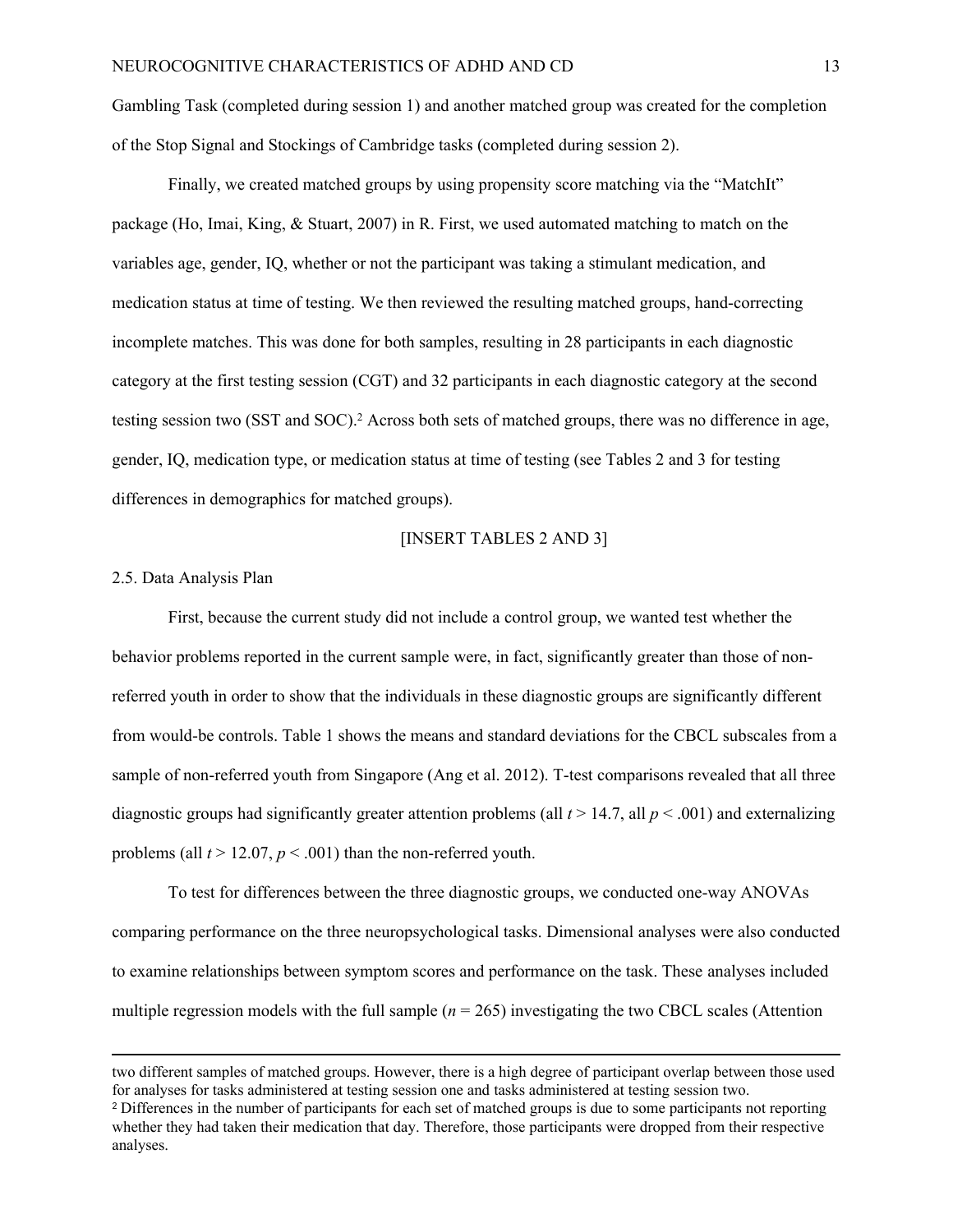Problems, Externalizing Problems) and the two CPRS scales (Oppositional subscale, ADHD index) on the aforementioned outcome variables of the three neurocognitive tasks (CGT, SST, and SOC). Variations in degrees of freedom were due to participants having missing scores for that specific test.

#### **3. Results**

3.1. Diagnostic Group Comparisons

3.1.1. Cambridge Gambling Task.

ANOVAs were performed on risk-taking scores and overall proportion bet on the CGT. These variables did not differ between groups (*p*s > .68). Means and standard deviations, as well as ANOVA results, can be found in Table 2.

3.1.2. Stop Signal Task.

ANOVAs were performed on the stop-signal reaction time and the proportion of successful stops in the SST. These variables did not differ between groups (*p*s > .48). Means and standard deviations, as well as ANOVA results, can be found in Table 3.

3.1.3. Stockings of Cambridge.

ANOVAs were performed on the mean initial think time, mean subsequent think time, and problems solved in the minimum number of moves on the SOC. There were no differences between groups for initial thinking time ( $p = .35$ ) or subsequent thinking time ( $p = .69$ ). Problems solved in the minimum number of moves differed significantly between groups,  $F(2, 85) = 3.14$ ,  $p = .05$ . Post-hoc analyses revealed that children with CD solved significantly more problems in the minimum number of moves than those with comorbid ADHD/CD,  $p = .04$ ,  $d = .83$ . Scores for the ADHD group fell between the CD and comorbid groups, but were not significantly different from either (*p*s > .30) (Table 3).

#### 3.2. Dimensional Analyses

Multiple regression analyses were conducted to assess the relationship between performance on the neurocognitive tasks and specific symptoms measured by the CPRS (Oppositional, ADHD index) and CBCL (Attention problems, Externalizing behavior). Each aforementioned outcome variable from the neurocognitive tasks was analyzed as a dependent variable in two stepwise regression models: one model including the subscales of the CPRS, one model including the subscales of the CBCL. For each stepwise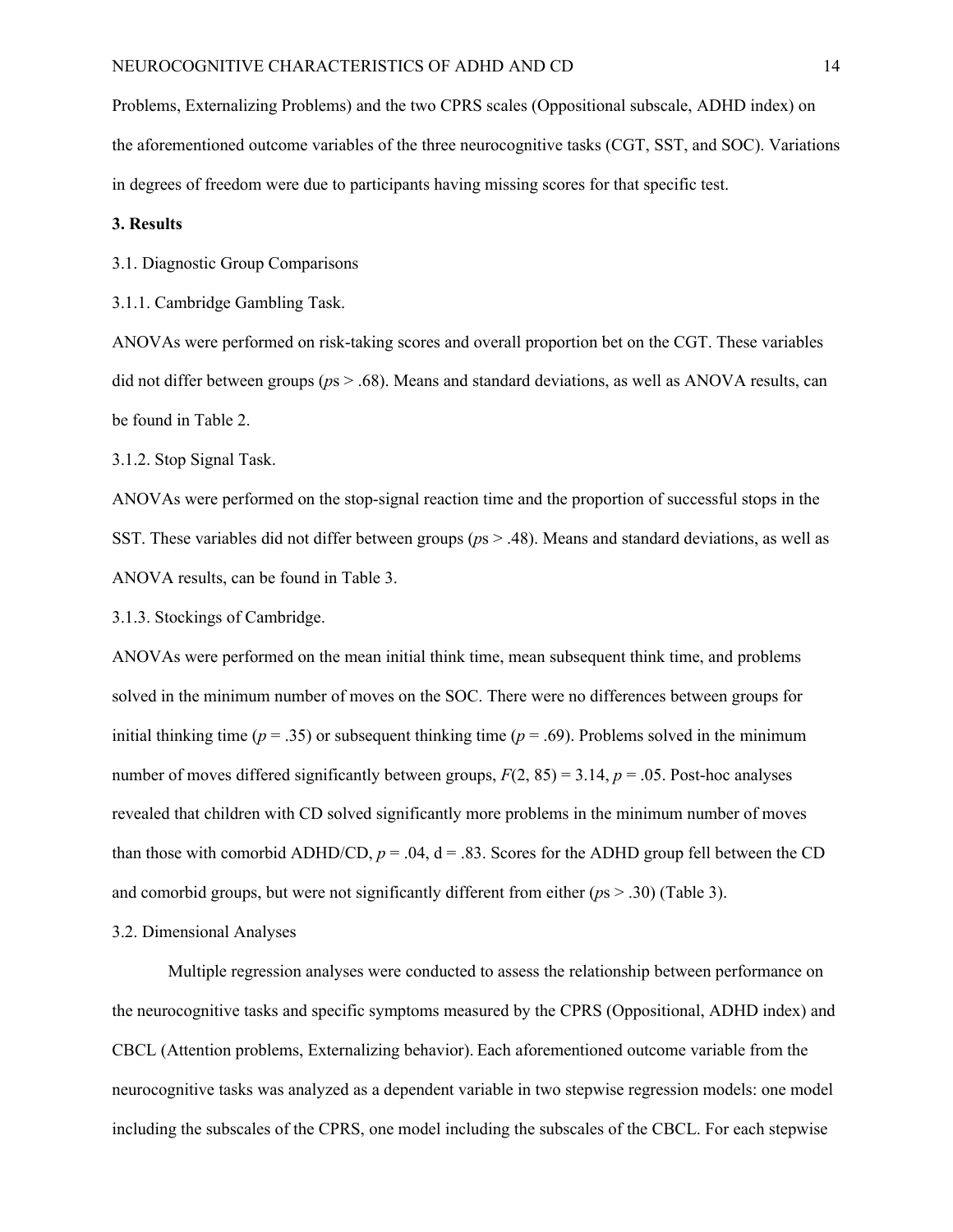regression model, control variables (age and IQ) were entered on step 1. Then, the subscales of either the CPRS or the CBCL were entered on step 2. Only significant models are included in the text below (see Table 4 for a full summary of regression analyses). Results from multiple regression models assessing all outcome variables for each neurocognitive task is provided in Table S1.

3.2.1. Cambridge Gambling Task.

There were no significant relationships between the CBCL and CPRS subscales and the outcome variables of the CGT ( $ps > .05$ ).

#### 3.2.2. Stop Signal Task.

There was a significant relationship between proportion of successful stops and the externalizing subscale of the CBCL (β= -.22,  $p < .01$ ).

3.2.3. Stockings of Cambridge.

There was a significant relationship between mean subsequent thinking time and the externalizing subscale of the CBCL ( $\beta$ = -.19, *p* < .01). There was a significant relationship between total problems solved in the minimum number of moves and the ADHD index of the CPRS ( $\beta$ = -.17, *p*< .05).

#### **4. Discussion**

In this study, we did not find evidence of significant differences between youth with noncomorbid and comorbid forms of CD and ADHD on measures of risk taking or response inhibition. We did find that children with CD performed better on a measure of spatial planning than those with comorbid CD and ADHD, and that the performance of youth with ADHD fell between these two groups. This finding is consistent with results from Dolan  $\&$  Lennox (2013) who used the same task in an older sample (mean age  $= 16.41$ ) and found that adolescents with CD performed better than adolescents with comorbid CD and ADHD, but still performed worse than controls. Although we do not have a control group in the present study, all three diagnostic groups performed significantly worse on the spatial planning task than a control group reported in a study by Gau & Shang (2010), which included 173 youth with a mean age of 12.6 years, slightly older than the present sample. In that sample, the mean problems solved in minimum moves was  $8.80$  (SD = 1.93), which is significantly more than any of the diagnostic groups in the present study (all  $t > 3.3$ , all  $p < .005$ ). However, in the only other study to compare all three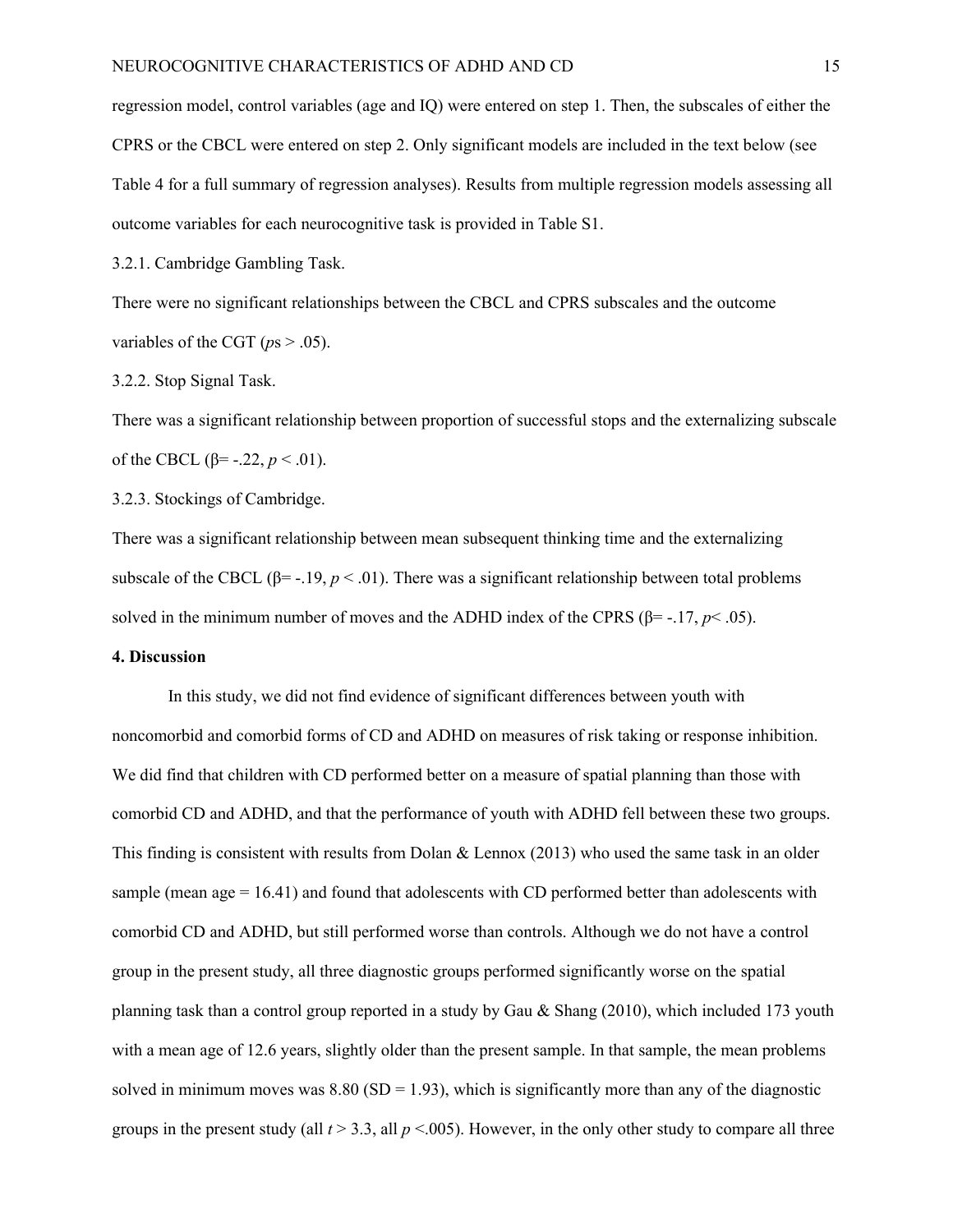diagnostic groups, Oosterlaan, Scheres, and Sergeant (2005) found that youth with noncomorbid ADHD performed worse than other groups on a measure of spatial planning (Tower of London), and that youth with noncomorbid CD and comorbid CD and ADHD performed similarly to controls. Collectively, these results suggest that the deficits in youth with noncomorbid CD are less pronounced that those of individuals with ADHD.

Similar to findings by Oosterlaan, Scheres,  $\&$  Sergeant (2005) and by Chiang, Huang, Gau  $\&$ Shang (2013), in dimensional analyses in the larger sample, we found a small association between ADHD symptoms and poorer performance on the spatial planning task. This further supports the idea that spatial planning deficits may be more characteristic of ADHD. Given that poorer spatial planning abilities have been associated with more negative peer relationships (Chiang & Gau, 2014), poorer communication and socialization skills (Clark, Prior, & Kinsella, 2002), and have been found to mediate the relationship between ADHD and social problems (Tseng & Gau, 2013), it may be important to develop interventions that target planning abilities in youth with ADHD.

We did not find differences between the diagnostic groups on response inhibition. However, in dimensional analyses we found that externalizing behavior was associated with a lower proportion of successful stops. We did not observe relationships between ADHD-related symptoms and any of the outcome measures. This finding seems most consistent with the study by Hobson et al. (2011) which found no differences between diagnostic groups, but found that ODD/CD symptoms were related to slower inhibitory processes on the SST independently of ADHD.

The fact that we did not find differences between diagnostic groups on this task does not necessarily mean that the underlying neurobiological functioning does not differ between groups. In order to clarify whether neurobiological deficits are common to ADHD and CD, Rubia et al. (2008) examined brain functioning in boys with ADHD only compared to CD only during a stop signal task. They found that both groups demonstrated reductions in brain functioning relative to controls, but that the regions were not the same for the two groups. Patients with ADHD demonstrated reduced activity in prefrontal regions, whereas patients with CD showed reduced activity in posterior temporal-parietal regions. This study suggests that different neurobiological factors may contribute to deficits in performance in the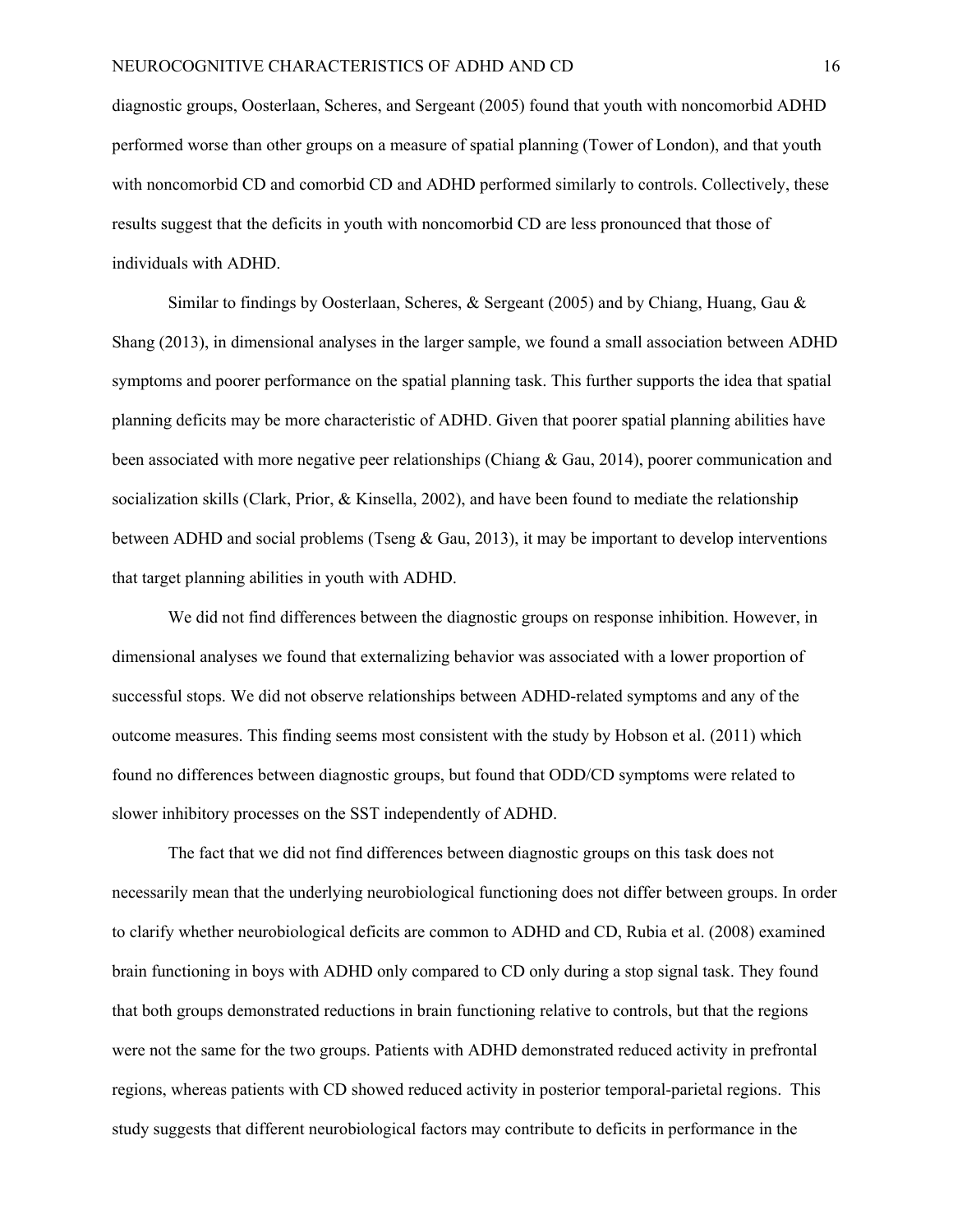different diagnostic groups. In addition, it is also possible that the different diagnostic groups may have difficulties with different aspects of the task. For example, response inhibition has two components. Reactive inhibition occurs when one attempts to cancel an ongoing response. Prospective inhibition occurs when one withholds a response pending a signal to stop. In a sample of 12 adolescents with ADHD (two of whom had comorbid ODD) compared to 12 controls, Bhaijiwala, Chevrier, and Schachar (2014) found differences between the groups in brain activity specifically during prospective, but not reactive inhibition on the SST.

Finally, we also did not observe differences between diagnostic groups on risk-taking, as measured by the CGT, and did not find any significant associations in dimensional analyses. One reason why differences in risk taking may not have emerged is that unlike the Balloon Analog Risk task or the Iowa Gambling Task, the Cambridge Gambling task is an explicit gambling task. In gambling tasks, participants typically choose between several options that differ in the probability of a reward or penalty. The exact probability distribution of the outcome can be evident for the participant (explicit) or not (implicit). Implicit gambling tasks include the Balloon Analog Risk Task (BART), the Card Playing Task, the Door Opening Task, and the Iowa Gambling Task (IGT). Explicit tasks include the Cambridge Gambling Task, the Game of Dice Task, and the Probabilistic Discounting Task. Implicit gambling tasks are thought to rely on decision-making involving emotional and affective responses as well as on rational and cognitive determinations of risk (Groen et al., 2013). Explicit gambling tasks are more focused on the rational and cognitive aspects of decision-making because the probability distributions are known. However, when examining studies of ADHD in youth, Groen (2013) did not observe differences in effects for studies examining implicit versus explicit gambling tasks.

In sum, results from the present study suggest that neurocognitive deficits do not differ widely simply as a function of diagnosis, though there is some evidence that deficits in spatial planning are more pronounced in individuals with ADHD. These results may raise questions about whether these diagnoses should be categorized in separate chapters in DSM-5. Evidence from other studies suggests that CD and ADHD may share common deficits. Castellanos-Ryan et al. (2014) examined the unique and common variance across CD, ADHD, and substance misuse using behavioral measures and brain imaging. They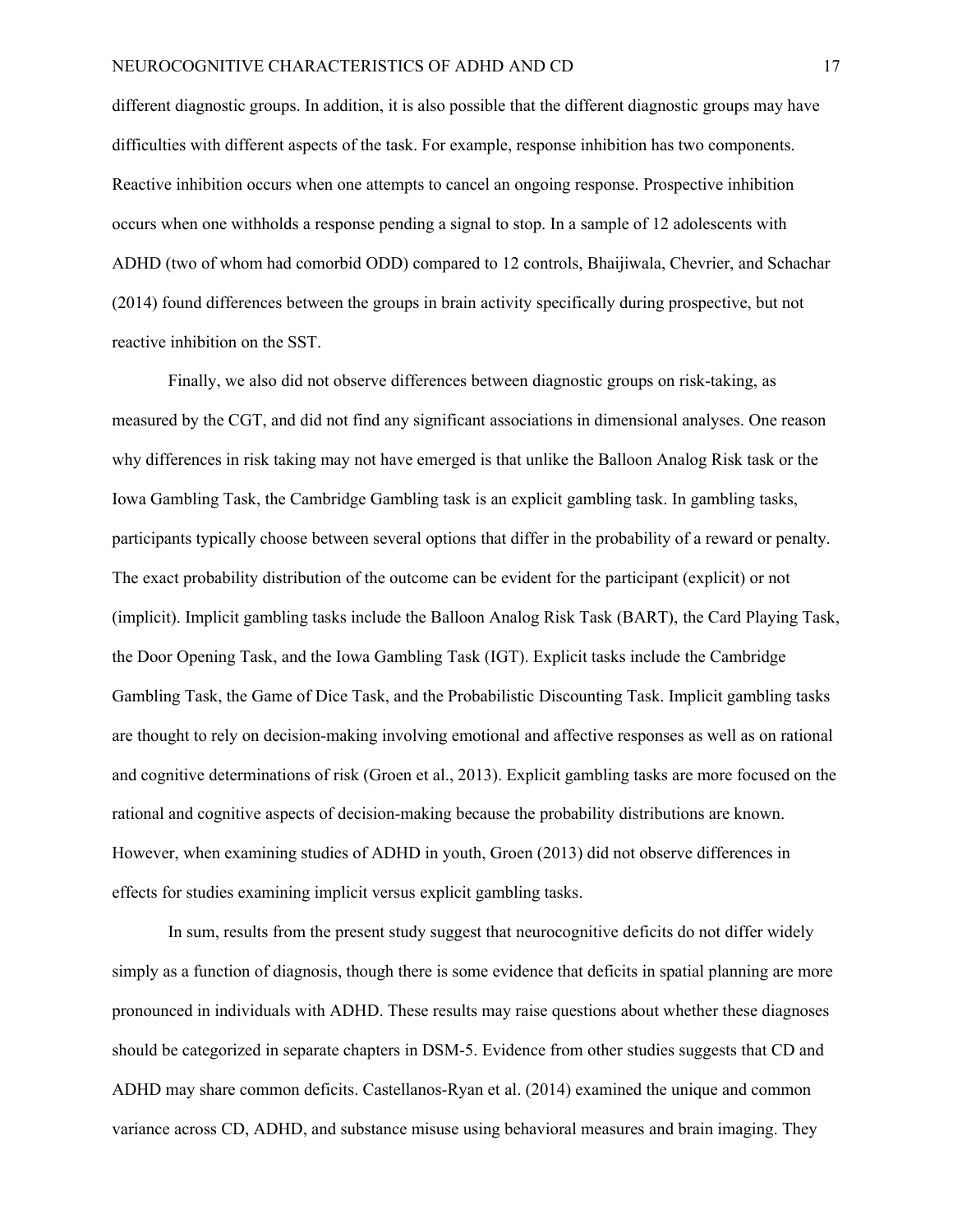found that ADHD and CD symptoms loaded onto the same factor, and that this factor was associated with impulsivity, poor response inhibition, high delay discounting, and reduced activity in the frontal lobes during failed inhibition. The high rates of comorbidity between CD and ADHD have led to the proposal to replace diagnostic categories with a dimensional, neuroscience-based perspective (e.g., Research Domain Criteria; Cuthbert & Insel, 2013). However, identifying the factors that are unique to ADHD and CD is also important. In a brain imaging study comparing youth with noncomorbid forms of ADHD and CD, Stevens & Haney-Caron (2012) found a 13% reduction in grey matter volume in adolescents with conduct disorder, reflecting numerous frontal, temporal, parietal and subcortical deficits, but did not find these same deficits to be present in youth with ADHD.

The primary limitation of this study is that we do not have data from a healthy control group. Because of this, we can only make conclusions about whether diagnostic groups differ from one another and we do not know whether performance levels are significantly reduced compared to healthy controls. In addition, although our sample of youth with CD only is larger than in most previous studies, the sample size was still relatively small. Finally, although this study focuses on more than one domain of neurocognitive functioning, it is still limited in the range of neurocognitive functioning assessed. Future studies including additional measures, such as including an implicit gambling task that taps into the emotional facet of decision-making would be beneficial.

Overall, this study examines differences in neurocognitive functioning between diagnostic groups in a relatively large sample. In the investigation of the neurocognitive factors associated with externalizing problems, it is important that we accurately characterize the factors that are common and unique to symptoms of conduct disorder and ADHD. Doing so may help us to better understand the underlying dimensions reflecting vulnerability to unique or broad psychiatric outcomes.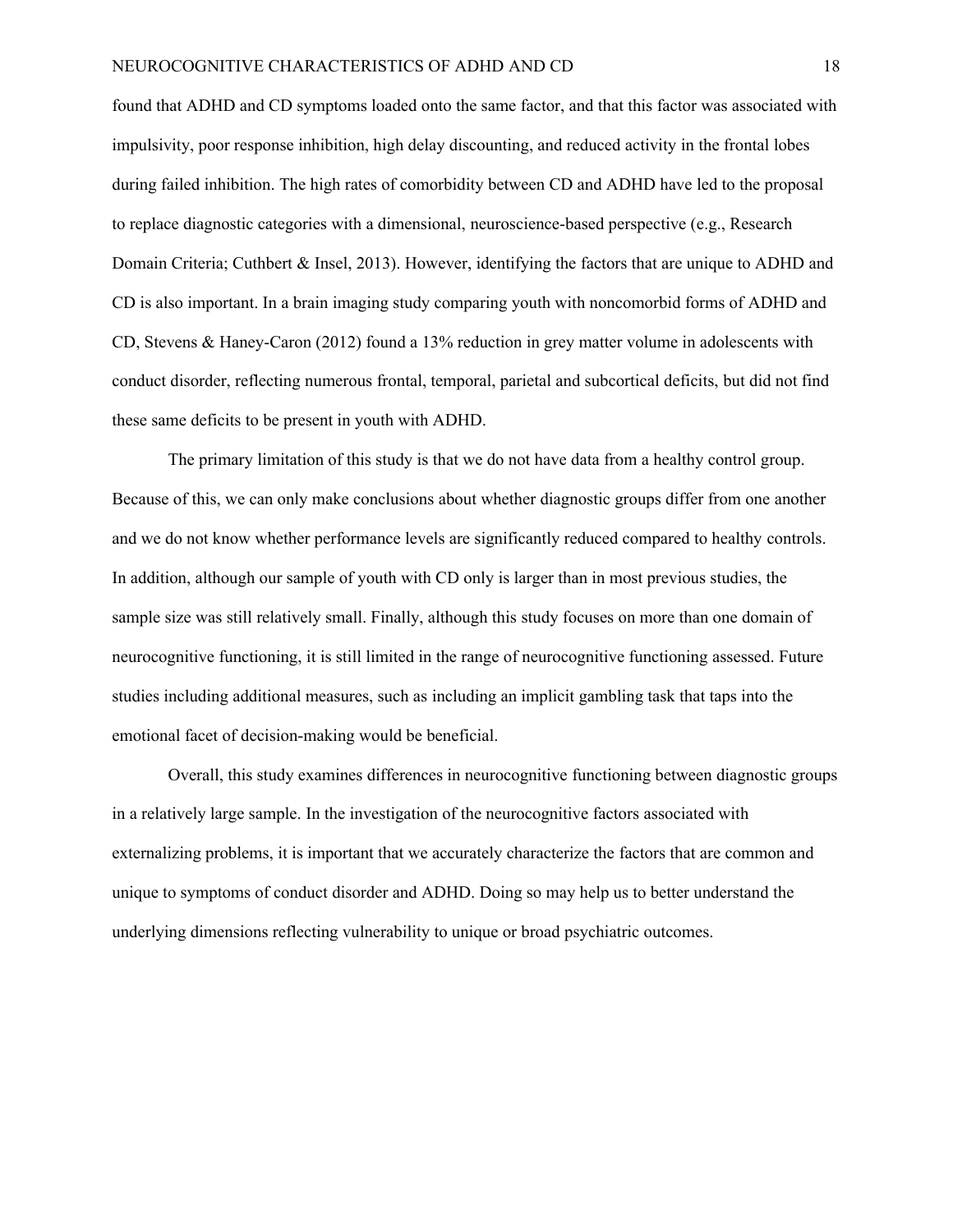Conflicts of interest: None

## Compliance with Ethical Standards

All procedures performed in studies involving human participants were in accordance with the ethical standards of the institutional and/or national research committee and with the 1964 Helsinki declaration and its later amendments or comparable ethical standards.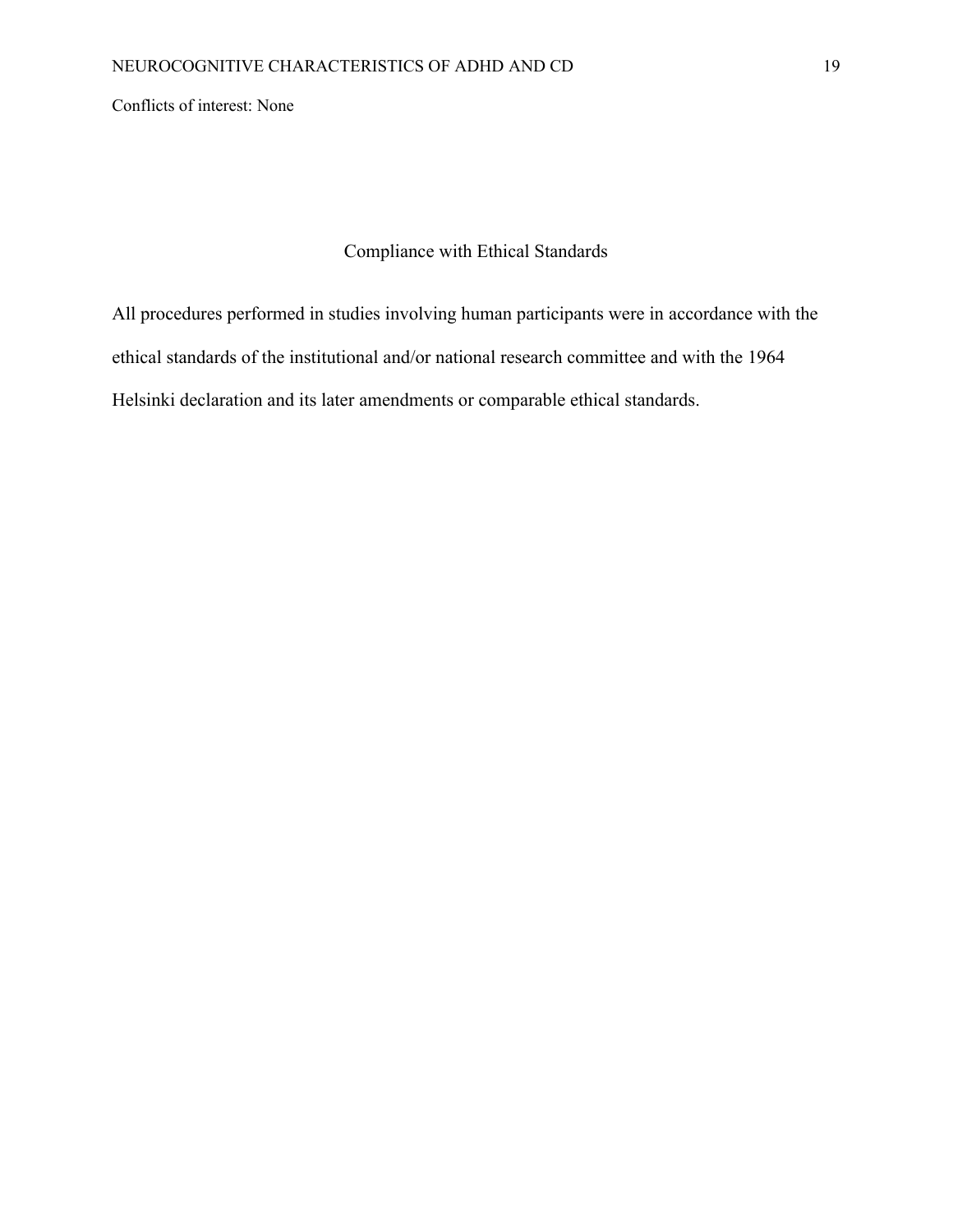#### References

- <span id="page-22-0"></span>Ang, R. P., Rescorla, L. A., Achenbach, T. M., Ooi, Y. P., Fung, D. S., & Woo, B. (2012). Examining the criterion validity of CBCL and TRF problem scales and items in a large Singapore sample. *Child Psychiatry Hum Dev, 43*(1), 70-86.
- APA. (1994). *Diagnostic and statistical manual of mental disorders* (4th ed.). Washington, DC: Author.
- APA. (2013). Diagnostic and Statistical Manual of Mental Disorders (Fifth ed.). Arlington, VA: American Psychiatric Publishing.
- Association, A. P. (2013). Highlights of Changes from DSM-IV-TR to DSM-5.
- Avila, C., Cuenca, I., Felix, V., Parcet, M. A., & Miranda, A. (2004). Measuring impulsivity in schoolaged boys and examining its relationship with ADHD and ODD ratings. *J Abnorm Child Psychol, 32*(3), 295-304.
- Barnett, R., Maruff, P., & Vance, A. (2009). Neurocognitive function in attention-deficit-hyperactivity disorder with and without comorbid disruptive behaviour disorders. *Aust N Z J Psychiatry, 43*(8), 722-730.
- Bhaijiwala, M., Chevrier, A., & Schachar, R. (2014). Withholding and canceling a response in ADHD adolescents. *Brain and Behavior, 4*(5), 602-614.
- Burt, S. A., Krueger, R. F., McGue, M., & Iacono, W. G. (2001). Sources of covariation among attentiondeficit/hyperactivity disorder, oppositional defiant disorder, and conduct disorder: The importance of shared environment. *J Abnorm Psychol, 110*(4), 516-525.
- Castellanos-Ryan, N., Struve, M., Whelan, R., Banaschewski, T., Barker, G. J., Bokde, A. L., . . . Consortium, I. (2014). Neural and cognitive correlates of the common and specific variance across externalizing problems in young adolescence. *Am J Psychiatry, 171*(12), 1310-1319.
- Chiang, H. L., & Gau, S. S.-F. (2014). Impact of executive functions on school and peer functions in youths with ADHD. *Res Dev Disabil, 35*(5), 963-972.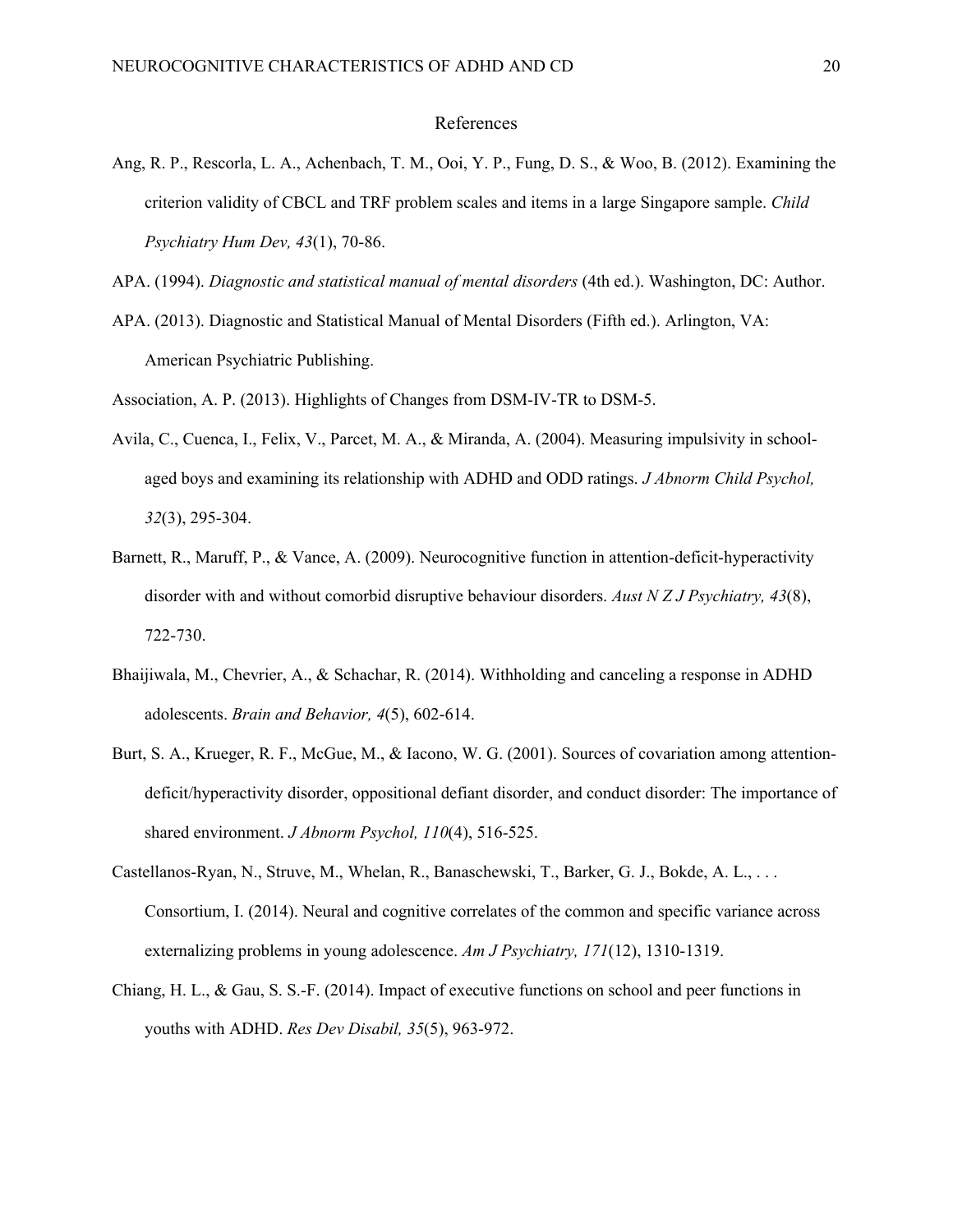- Chiang, H. L., Huang, L. W., Gau, S. S., & Shang, C. Y. (2013). Associations of symptoms and subtypes of attention-deficit hyperactivity disorder with visuospatial planning ability in youth. *Res Dev Disabil, 34*(9), 2986-2995.
- Clark, C., Prior, M., & Kinsella, G. (2002). The relationship between executive function abilities, adaptive behaviour, and academic achievement in children with externalising behaviour problems. *Journal of Child Psychology and Psychiatry, 43*(6), 785-796.
- Cuthbert, B. N., & Insel, T. R. (2013). Toward the future of psychiatric diagnosis: the seven pillars of RDoC. *BMC Med, 11*, 126.
- Daugherty, T. K., & Quay, H. C. (1991). Response perseveration and delayed responding in childhood behavior disorders. *J Child Psychol Psychiatry, 32*(3), 453-461.
- Dolan, M., & Lennox, C. (2013). Cool and hot executive function in conduct-disordered adolescents with and without co-morbid attention deficit hyperactivity disorder: relationships with externalizing behaviours. *Psychol Med, 43*(11), 2427-2436.
- Gau, S. S., & Shang, C. Y. (2010). Executive functions as endophenotypes in ADHD: evidence from the Cambridge Neuropsychological Test Battery (CANTAB). *J Child Psychol Psychiatry, 51*(7), 838- 849.
- Groen, Y., Gaastra, G. F., Lewis-Evans, B., & Tucha, O. (2013). Risky Behavior in Gambling Tasks in Individuals with ADHD – A Systematic Literature Review. *Plos One, 8*(9), e74909.
- Herba, C. M., Tranah, T., Rubia, K., & Yule, W. (2006). Conduct problems in adolescence: Three domains of inhibition and effect of gender. *Developmental Neuropsychology, 30*(2), 659-695.
- Ho, D. E., Imai, K., King, G., & Stuart, E. A. (2007). Matching as Nonparametric Preprocessing for Reducing Model Dependence in Parametric Causal Inference. *Political Analysis, 15*(3), 199-236.
- Hobson, C. W., Scott, S., & Rubia, K. (2011). Investigation of cool and hot executive function in ODD/CD independently of ADHD. *J Child Psychol Psychiatry, 52*(10), 1035-1043.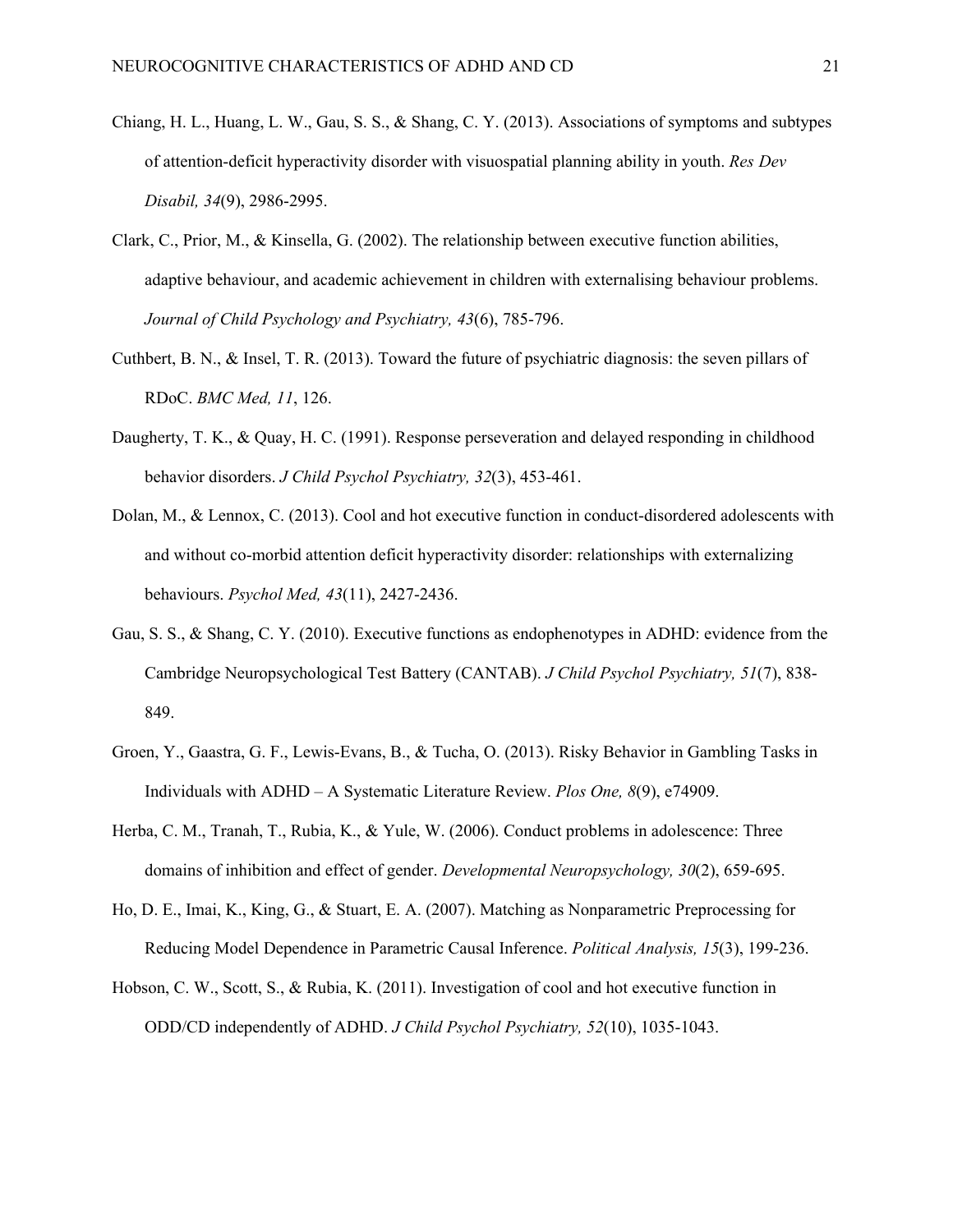- Humphreys, K., & Lee, S. (2011). Risk Taking and Sensitivity to Punishment in Children with ADHD, ODD, ADHD+ODD, and Controls. *Journal of Psychopathology and Behavioral Assessment, 33*(3), 299-307.
- Jamshidian, M., Jalal, S., & Jansen, C. (2014). MissMech: An R Package for Testing Homoscedasticity, Multivariate Normality, and Missing Completely at Random (MCAR). *2014, 56*(6), 31.
- Kroyzer, N., Gross-Tsur, V., & Pollak, Y. (2014). Risk taking in adolescents with attention deficit hyperactivity disorder on a probabilistic choice task. *J Nerv Ment Dis, 202*(3), 247-252.
- Kumar, G., & Steer, R. A. (2003). Factorial Validity of the Conners' Parent Rating Scale-Revised: Short Form With Psychiatric Outpatients. *Journal of Personality Assessment, 80*(3), 252-259.
- Lilienfeld, S. O., & Waldman, I. D. (1990). The relation between childhood attention-deficit hyperactivity disorder and adult antisocial behavior reexamined: The problem of heterogeneity. *Clinical Psychology Review, 10*(6), 699-725.
- Lipszyc, J., & Schachar, R. (2010). Inhibitory control and psychopathology: a meta-analysis of studies using the stop signal task. *J Int Neuropsychol Soc, 16*(6), 1064-1076.
- Matthys, W., van Goozen, S. H., de Vries, H., Cohen-Kettenis, P. T., & van Engeland, H. (1998). The dominance of behavioural activation over behavioural inhibition in conduct disordered boys with or without attention deficit hyperactivity disorder. *J Child Psychol Psychiatry, 39*(5), 643-651.
- Matthys, W., Vanderschuren, L. J., & Schutter, D. J. (2013). The neurobiology of oppositional defiant disorder and conduct disorder: altered functioning in three mental domains. *Dev Psychopathol, 25*(1), 193-207.
- Noordermeer, S. D., Luman, M., Buitelaar, J. K., Hartman, C. A., Hoekstra, P. J., Franke, B., . . . Oosterlaan, J. (2015). Neurocognitive Deficits in Attention-Deficit/Hyperactivity Disorder With and Without Comorbid Oppositional Defiant Disorder. *J Atten Disord*.
- Oosterlaan, J., Logan, G. D., & Sergeant, J. A. (1998). Response inhibition in AD/HD, CD, comorbid AD/HD + CD, anxious, and control children: A meta-analysis of studies with the Stop Task. *Journal of Child Psychology & Psychiatry, 39*(3), 411-425.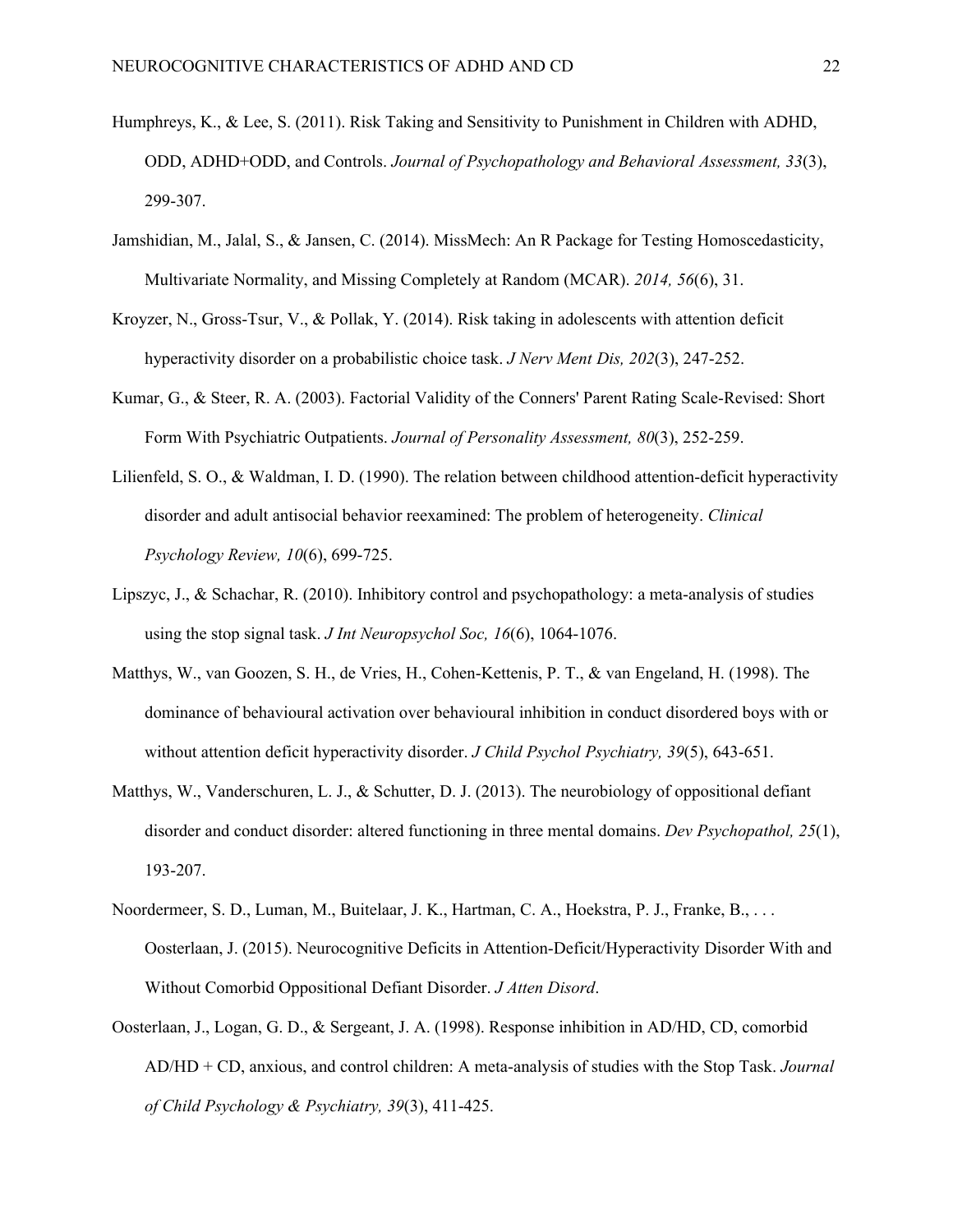- Oosterlaan, J., Scheres, A., & Sergeant, J. A. (2005). Which executive functioning deficits are associated with AD/HD, ODD/CD and comorbid AD/HD+ODD/CD? *J Abnorm Child Psychol, 33*(1), 69-85.
- Rubia, K. (2011). "Cool" inferior frontostriatal dysfunction in attention-deficit/hyperactivity disorder versus "hot" ventromedial orbitofrontal-limbic dysfunction in conduct disorder: a review. *Biol Psychiatry, 69*(12), e69-87.
- Sahakian, B. J., & Owen, A. M. (1992). Computerized assessment in neuropsychiatry using CANTAB: discussion paper. *Journal of the Royal Society of Medicine, 85*(7), 399-402.
- Schachar, R., Mota, V. L., Logan, G. D., Tannock, R., & Klim, P. (2000). Confirmation of an inhibitory control deficit in attention-deficit/hyperactivity disorder. *J Abnorm Child Psychol, 28*(3), 227-235.
- Schoemaker, K., Bunte, T., Wiebe, S. A., Espy, K. A., Dekovic, M., & Matthys, W. (2012). Executive function deficits in preschool children with ADHD and DBD. *J Child Psychol Psychiatry, 53*(2), 111-119.
- Stevens, M. C., & Haney-Caron, E. (2012). Comparison of brain volume abnormalities between ADHD and conduct disorder in adolescence. *Journal of Psychiatry & Neuroscience : JPN, 37*(6), 389-398.
- Tabachnick, B. G., & Fidell, L. S. (2013). *Using multivariate statistics (6th ed.)*. Upper Saddle River, NJ: Pearson.
- Thapar, A., Harrington, R., & McGuffin, P. (2001). *Examining the comorbidity of ADHD-related behaviours and conduct problems using a twin study design* (Vol. 179).
- Tseng, W. L., & Gau, S. S. (2013). Executive function as a mediator in the link between attentiondeficit/hyperactivity disorder and social problems. *J Child Psychol Psychiatry, 54*(9), 996-1004.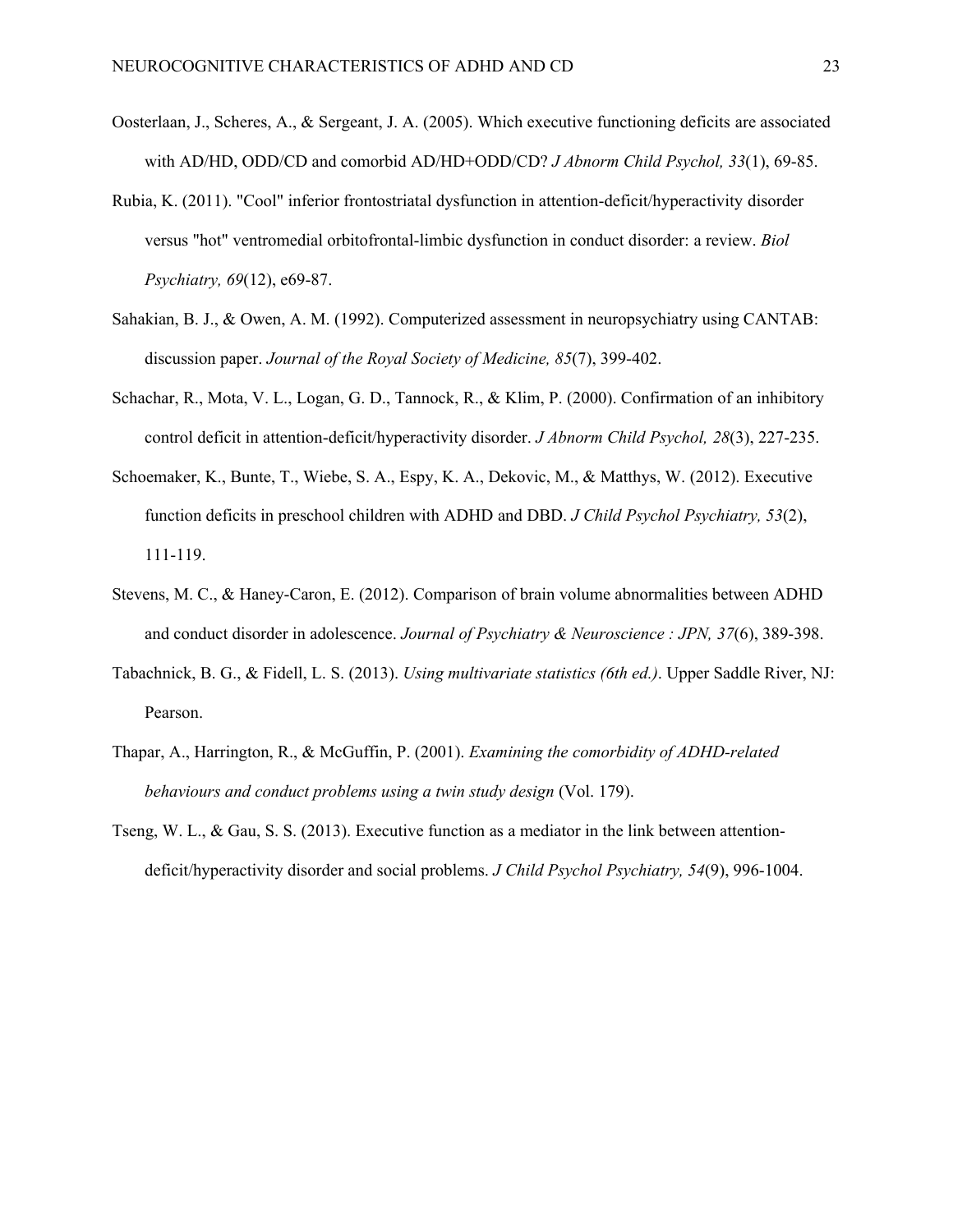| Characteristic                                     | <b>ADHD</b>      | CD            | $ADHD + CD$   | Non-referred youth<br>in a prior study by<br>Ang et al. (2012) |
|----------------------------------------------------|------------------|---------------|---------------|----------------------------------------------------------------|
| $\boldsymbol{n}$                                   | 99               | 33            | 133           | 840                                                            |
| Age                                                | 10.60(1.78)      | 11.39(2.03)   | 10.44(1.93)   | 9.09(1.76)                                                     |
| Sex $(\%$ male)                                    | 85.9             | 87.9          | 89.5          | 67.7                                                           |
| IQ                                                 | 99.98<br>(14.11) | 101.19(12.71) | 102.19(16.44) |                                                                |
| <b>Medication</b> status<br>(ADHD stimulant $\%$ ) | 65.7             | 45.5          | 60.1          |                                                                |
| <b>CBCL</b>                                        |                  |               |               |                                                                |
| Attention                                          | 11.92(3.22)      | 10.32(3.79)   | 12.44(3.31)   | 3.08(2.73)                                                     |
| Externalizing                                      | 14.22(7.67)      | 19.93 (12.52) | 21.21 (9.29)  | 6.43(5.86)                                                     |
| <b>CPRS</b>                                        |                  |               |               |                                                                |
| Oppositional                                       | 7.30(4.05)       | 9.35(4.99)    | 11.08(4.23)   |                                                                |
| <b>ADHD</b>                                        | 23.06 (6.99)     | 19.86 (9.38)  | 25.96 (6.36)  |                                                                |

| Table 1                        |  |
|--------------------------------|--|
| Overall Sample Characteristics |  |

*Note*. Standard deviations are in parentheses. Data from non-referred youth are meant for comparison purposes and are from the study by Ang et al. ([2012\)](#page-22-0) which assessed behavior problems using the CBCL in a large sample of non-referred children ages 6-12 in Singapore. Scores on Attention and Externalizing subscales were significantly greater in all three diagnostic groups in comparison to scores of non-referred youth.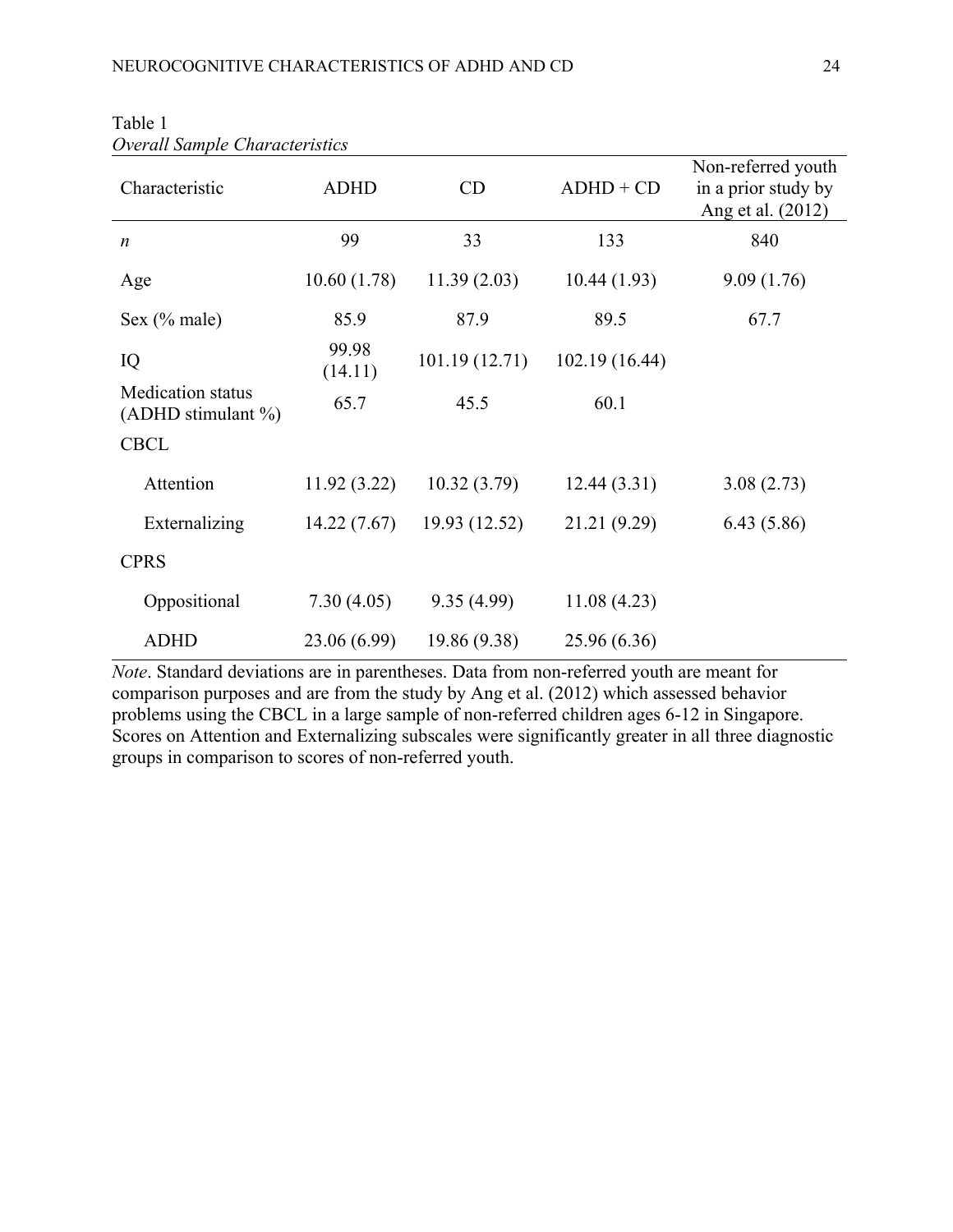| Characteristic                           | <b>ADHD</b>  | CD             | $ADHD + CD$    | $\overline{F}$  | $\boldsymbol{p}$ |
|------------------------------------------|--------------|----------------|----------------|-----------------|------------------|
| $\boldsymbol{n}$                         | 28           | 28             | 28             |                 |                  |
| Age                                      | 10.96(1.80)  | 11.43(2.10)    | 11.21(1.91)    | .40             | .67              |
| IQ                                       | 98.54 (9.67) | 101.30 (11.48) | 102.99 (11.32) | 1.20            | .31              |
| Medication type<br>(% on ADHD stimulant) | 57.1         | 39.3           | 46.4           | $\chi^2 = 1.81$ | .40              |
| Medicated at testing $(\% )$             | 21.4         | 25.0           | 28.6           | $\chi^2 = .38$  | .83              |
| <b>CBCL</b>                              |              |                |                |                 |                  |
| Attention                                | 11.88(3.79)  | 10.39(3.95)    | 13.04(3.30)    | 2.98            | .06              |
| Externalizing                            | 13.04(6.74)  | 19.91 (13.55)  | 22.04 (8.79)   | 5.34            | < 01             |
| <b>CPRS</b>                              |              |                |                |                 |                  |
| Oppositional                             | 6.62(3.71)   | 9.37(5.02)     | 10.17(4.03)    | 4.80            | .01              |
| ADHD index                               | 22.96 (7.09) | 19.71 (9.99)   | 25.46(5.35)    | 3.37            | .04              |
| CGT                                      |              |                |                |                 |                  |
| Risk-taking                              | .55(.12)     | .55(.14)       | .53(.18)       | .15             | .87              |
| Overall<br>proportion bet                | .53(.10)     | .51(.12)       | .50(.16)       | .39             | .68              |

Table 2

*Matched Groups Means and Neurocognitive and Behavioral ANOVAs for Testing Session 1*

*Note*. Standard deviations are in parentheses.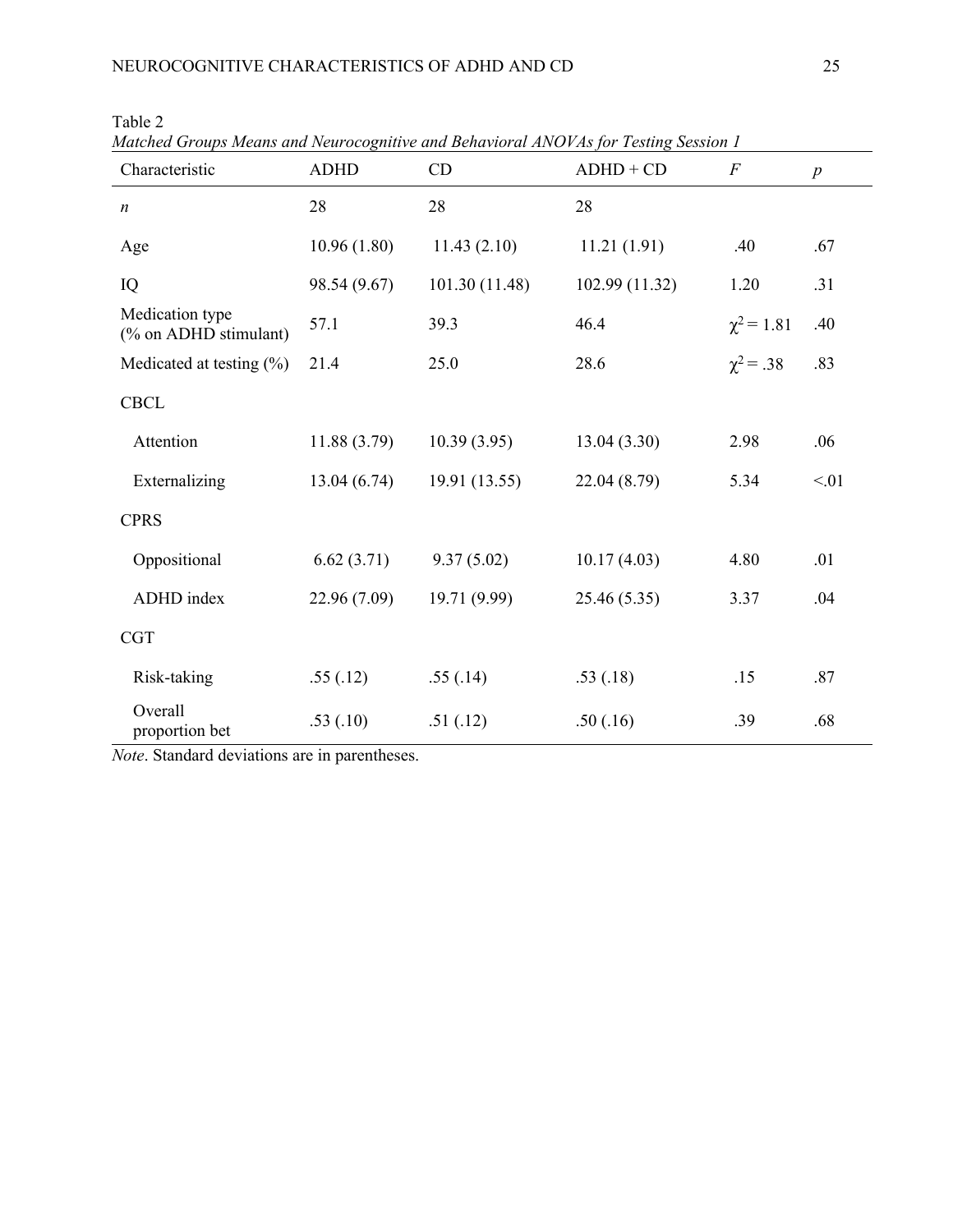| $m$ uchcu Oroups Tychrocognitive una Denavioral Arror As for Testing bession 2<br>Characteristic | <b>ADHD</b>       | CD                | $ADHD + CD$       | $\boldsymbol{F}$ | p      |
|--------------------------------------------------------------------------------------------------|-------------------|-------------------|-------------------|------------------|--------|
| $\cal N$                                                                                         | 32                | 32                | 32                |                  |        |
| Age                                                                                              | 11.03(1.89)       | 11.44(2.05)       | 11.13(1.79)       | .40              | .67    |
| IQ                                                                                               | 100.08 (10.80)    | 101.07 (12.89)    | 101.35(11.50)     | .10              | .90    |
| Medication type<br>(% on ADHD stimulant)                                                         | 56.3              | 46.9              | 46.9              | .75              | .69    |
| Medicated at testing $(\% )$                                                                     | 15.6              | 12.5              | 19.4              | .56              | .76    |
| <b>CBCL</b>                                                                                      |                   |                   |                   |                  |        |
| Attention                                                                                        | 11.00(2.92)       | 10.22(3.83)       | 12.90(3.05)       | 4.97             | < 01   |
| Externalizing                                                                                    | 11.25(5.16)       | 19.77(12.73)      | 23.07 (9.96)      | 11.06            | < 0.01 |
| <b>CPRS</b>                                                                                      |                   |                   |                   |                  |        |
| Oppositional                                                                                     | 6.10(3.07)        | 9.29(5.08)        | 11.37(4.33)       | 11.53            | < 0.01 |
| ADHD index                                                                                       | 21.66(8.16)       | 19.64 (9.48)      | 25.87(6.41)       | 4.51             | .01    |
| <b>SST</b>                                                                                       |                   |                   |                   |                  |        |
| SSRT (last half)                                                                                 | 264.28 (111.35)   | 244.92 (103.95)   | 244.97 (85.70)    | .75              | .47    |
| Proportion of successful<br>stops                                                                | .48(.15)          | .42(.25)          | .45(.18)          | .37              | .69    |
| <b>SOC</b>                                                                                       |                   |                   |                   |                  |        |
| Initial thinking time (ms)                                                                       | 2067.56 (1147.70) | 3166.82 (4561.66) | 2691.74 (2211.04) | 1.06             | .35    |
| Subsequent thinking time<br>(ms)                                                                 | 987.50 (1015.05)  | 1144.74 (1938.43) | 1326.02 (1575.51) | .37              | .69    |
| Problems solved in<br>minimum moves                                                              | 6.91(1.55)        | 7.59(1.65)        | 6.41(2.06)        | 3.14             | .05    |

Table 3

*Matched Groups Neurocognitive and Behavioral ANOVAs for Testing Session 2*

*Note*. Standard deviations are in parentheses.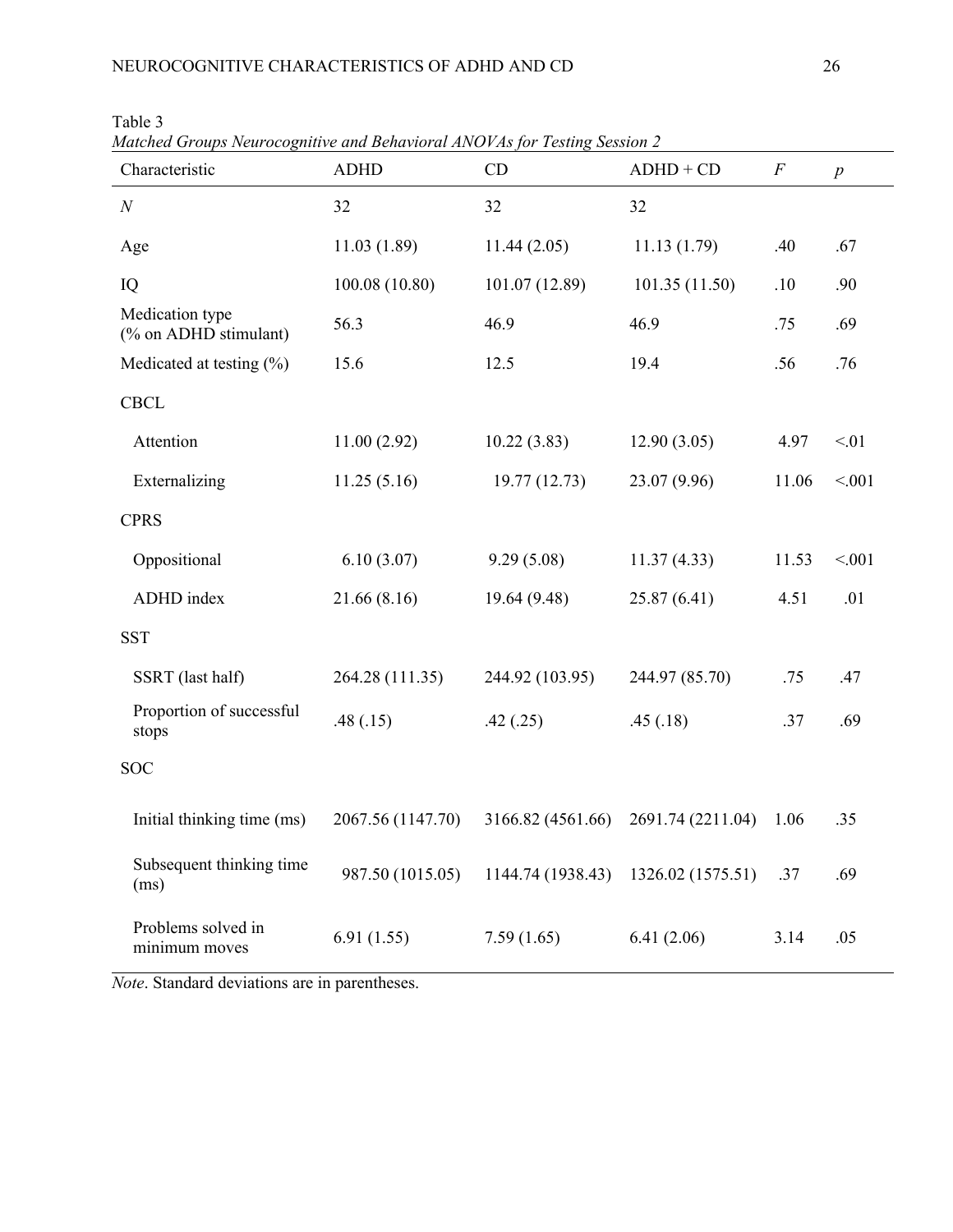Table 4

|                                     | <b>CBCL</b> |                  |               |                  | <b>CPRS</b>  |                  |            |                  |
|-------------------------------------|-------------|------------------|---------------|------------------|--------------|------------------|------------|------------------|
|                                     | Attention   |                  | Externalizing |                  | Oppositional |                  | ADHD index |                  |
|                                     | β           | $\boldsymbol{p}$ | $\beta$       | $\boldsymbol{p}$ | β            | $\boldsymbol{p}$ | β          | $\boldsymbol{p}$ |
| <b>CGT</b>                          |             |                  |               |                  |              |                  |            |                  |
| Risk taking                         | $-.133$     | .06              | .095          | .18              | .113         | .16              | $-.108$    | .18              |
| Overall proportion<br>bet           | $-.080$     | .27              | .075          | .30              | .116         | .15              | $-.087$    | .29              |
| <b>SOC</b>                          |             |                  |               |                  |              |                  |            |                  |
| Initial thinking<br>time (ms)       | .053        | .46              | $-.075$       | .30              | .035         | .66              | $-0.014$   | .86              |
| Subsequent<br>thinking time (ms)    | .066        | .34              | $-.189$       | < 01             | $-.070$      | .36              | $-.048$    | .53              |
| Problems solved in<br>minimum moves | $-.100$     | .15              | $-.003$       | .97              | .041         | .56              | $-.172$    | .03              |
| <b>SST</b>                          |             |                  |               |                  |              |                  |            |                  |
| <b>SSRT</b>                         | .098        | .15              | $-.104$       | .13              | $-123$       | .11              | .066       | .94              |
| Proportion of<br>successful stops   | .121        | .09              | $-.217$       | < 01             | $-.133$      | .10              | .155       | .06              |

*Regression Analyses Demonstrating Association between Neurocognitive Variables and CBCL and CPRS Subscales*

*Note.* Regression analyses control for age and full-scale IQ. Values in bold indicate significant associations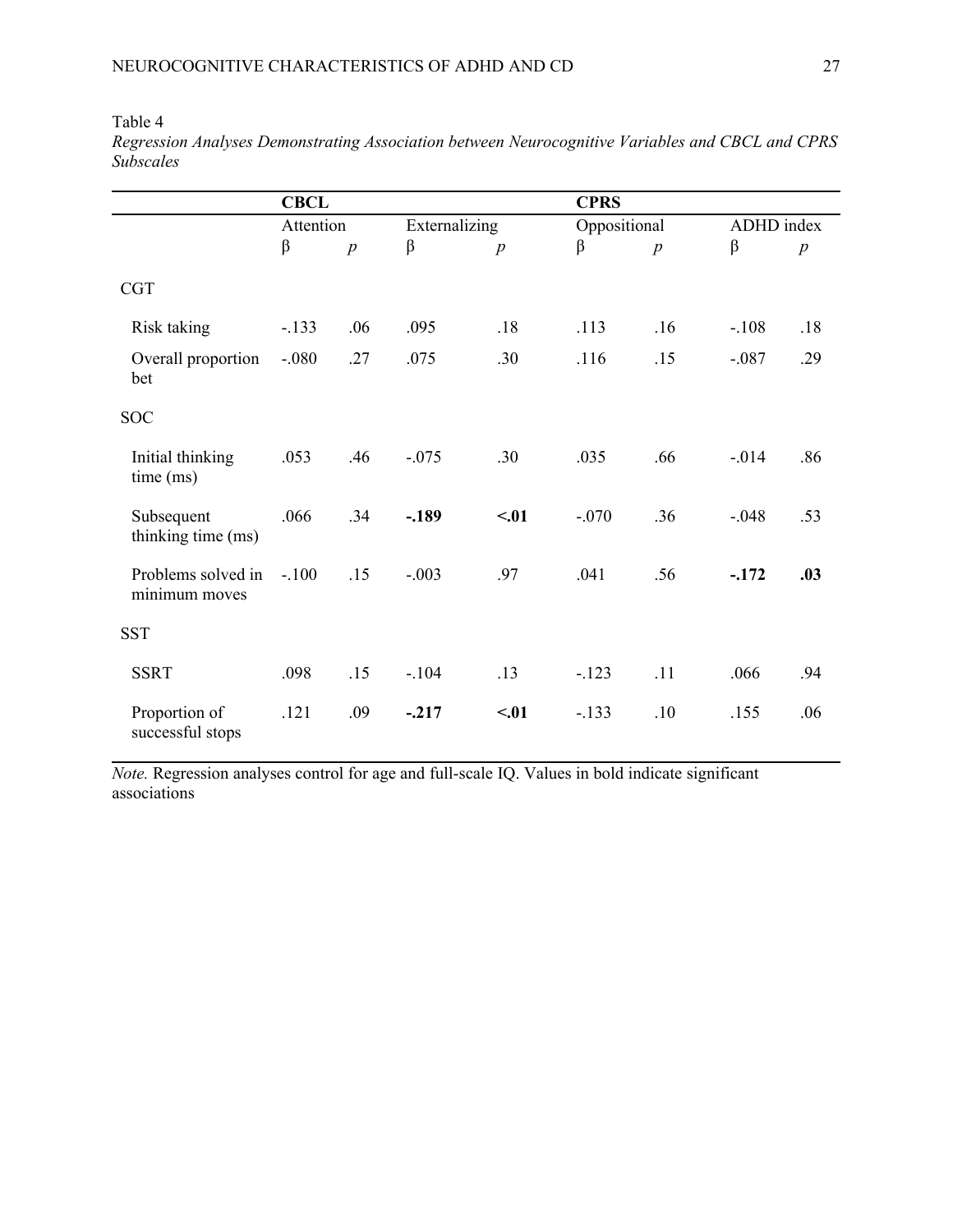# Supplemental Analyses

|          |                            |         |                  | <b>CPRS</b> |                  |                      |                  |
|----------|----------------------------|---------|------------------|-------------|------------------|----------------------|------------------|
|          | Attention<br>Externalizing |         |                  |             | ADHD index       |                      |                  |
| $\beta$  | $\boldsymbol{p}$           | $\beta$ | $\boldsymbol{p}$ | $\beta$     | $\boldsymbol{p}$ | $\boldsymbol{\beta}$ | $\boldsymbol{p}$ |
| $-.100$  | .151                       | $-.003$ | .971             | .041        | .595             | $-.172$              | .028             |
| .124     | .087                       | .029    | .686             | $-.007$     | .935             | .012                 | .882             |
| .078     | .267                       | $-.040$ | .564             | .054        | .486             | .114                 | .146             |
| $-.067$  | .357                       | $-.030$ | .680             | .037        | .645             | .020                 | .806             |
| .113     | .111                       | .038    | .591             | $-0.016$    | .840             | .134                 | .092             |
| $-125$   | .086                       | $-.017$ | .817             | .027        | .737             | $-.031$              | .704             |
| $-.061$  | .387                       | $-.023$ | .740             | $-.063$     | .416             | $-.129$              | .101             |
| $-0.017$ | .810                       | .081    | .260             | .086        | .288             | $-.132$              | .107             |
| $-.077$  | .276                       | $-.060$ | .387             | .022        | .781             | $-.077$              | .335             |
| .053     | .461                       | $-.075$ | .301             | .035        | .664             | $-0.014$             | .862             |
| .095     | .186                       | .016    | .823             | .085        | .294             | $-0.012$             | .885             |
| .026     | .722                       | $-.150$ | .037             | $-.039$     | .634             | .012                 | .883             |
| .024     | .742                       | $-.048$ | .505             | .018        | .826             | $-.043$              | .604             |
| .053     | .456                       | $-.018$ | .795             | .070        | .374             | .001                 | .990             |
| .066     | .336                       | $-.189$ | .006             | $-.070$     | .360             | $-.048$              | .534             |
|          |                            |         | <b>CBCL</b>      |             |                  | Oppositional         |                  |

#### Table S1. Regression Analyses Demonstrating Association between Neurocognitive Variables and CBCL and CPRS Subscales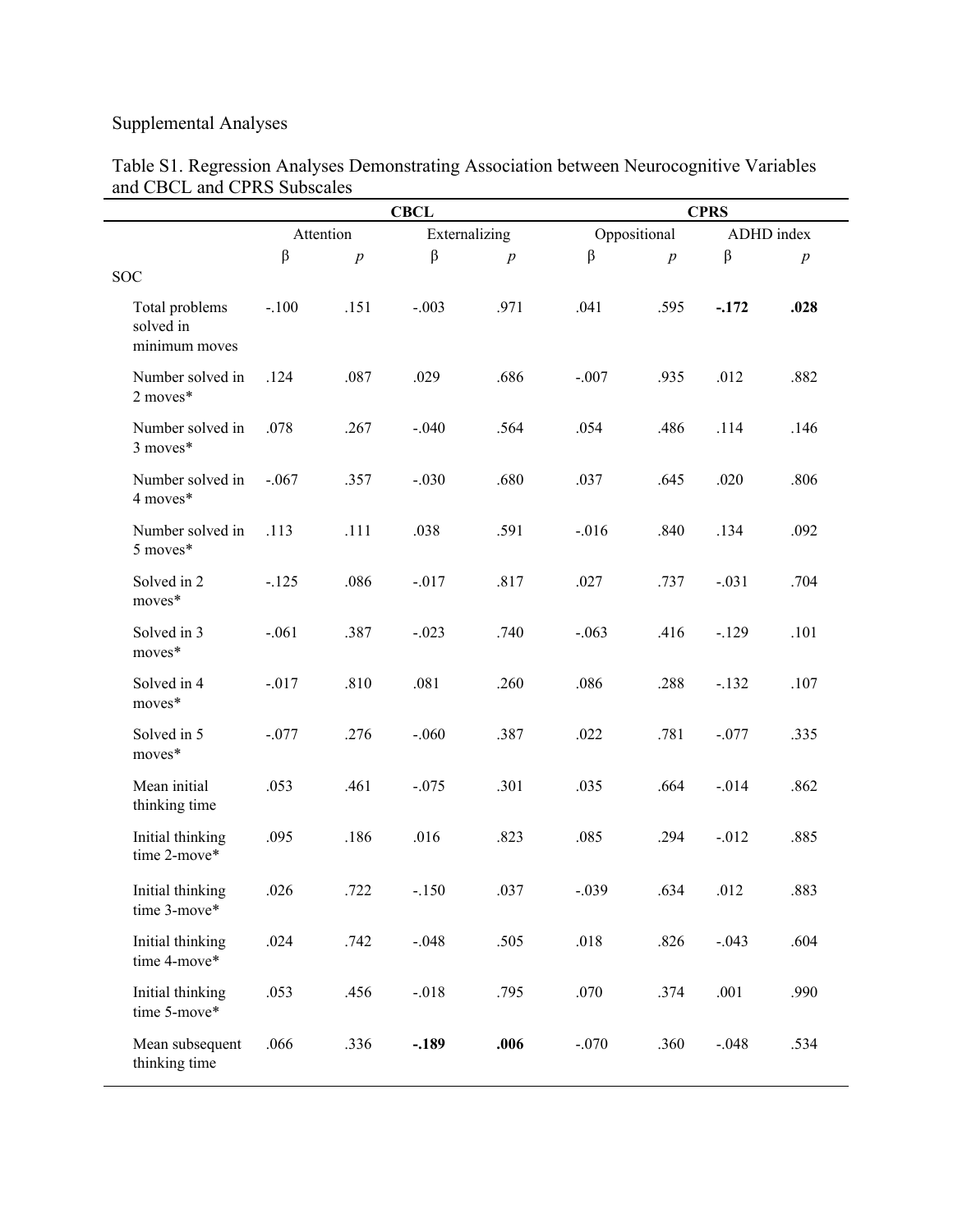| Subseq. thinking<br>time 2-move*                  | .087    | .224 | $-.170$ | .017 | $-.120$ | .135 | .035    | .667 |
|---------------------------------------------------|---------|------|---------|------|---------|------|---------|------|
| Subseq. thinking<br>time 3-move*                  | .074    | .303 | $-.089$ | .213 | .010    | .902 | .028    | .734 |
| Subseq. thinking<br>time 4-move*                  | .001    | .985 | $-.113$ | .103 | $-.002$ | .976 | $-.050$ | .530 |
| Subseq. thinking<br>time 5-move*                  | .041    | .557 | $-.151$ | .031 | $-.105$ | .178 | $-.093$ | .239 |
| <b>SST</b>                                        |         |      |         |      |         |      |         |      |
| Proportion of<br>successful stops in<br>last half | .121    | .087 | $-.217$ | .002 | $-.133$ | .095 | .155    | .056 |
| Stop signal<br>reaction time                      | .098    | .149 | $-.104$ | .127 | $-.123$ | .109 | .066    | .939 |
| Direction errors<br>go trials*                    | $-.039$ | .564 | $-.046$ | .492 | $-.101$ | .183 | .068    | .377 |
| Direction errors<br>stop trials*                  | .011    | .870 | $-.091$ | .187 | $-.181$ | .019 | .116    | .137 |
| Direction errors<br>stop and go trials*           | $-.025$ | .705 | $-.078$ | .244 | $-.131$ | .080 | .098    | .197 |
| Median correct<br>RT go trials $(ms)^*$           | .130    | .060 | $-.144$ | .037 | $-.038$ | .625 | .089    | .257 |
| Median incorrect<br>RT go trials $(ms)^*$         | .102    | .151 | $-.138$ | .052 | $-.186$ | .018 | .143    | .073 |
| <b>CGT</b>                                        |         |      |         |      |         |      |         |      |
| Risk taking                                       | $-.133$ | .064 | .095    | .184 | .113    | .158 | $-.108$ | .182 |
| Overall<br>proportion bet                         | $-.080$ | .274 | .075    | .304 | .116    | .153 | $-.087$ | .288 |
| Quality of<br>decision making*                    | $-.130$ | .062 | .165    | .019 | .106    | .178 | $-.065$ | .414 |
| Deliberation<br>time*                             | .148    | .037 | $-.187$ | .008 | $-.108$ | .175 | .069    | .391 |
| Risk adjustment*                                  | $-.073$ | .284 | .082    | .230 | $-.004$ | .959 | $-.021$ | .788 |
| Delay aversion*                                   | $-.010$ | .888 | .038    | .600 | .040    | .618 | .049    | .543 |

*Note.* Regression analyses control for age and full-scale IQ. Values in bold indicate significant associations. \*Indicates this information is provided in the online supplement only.